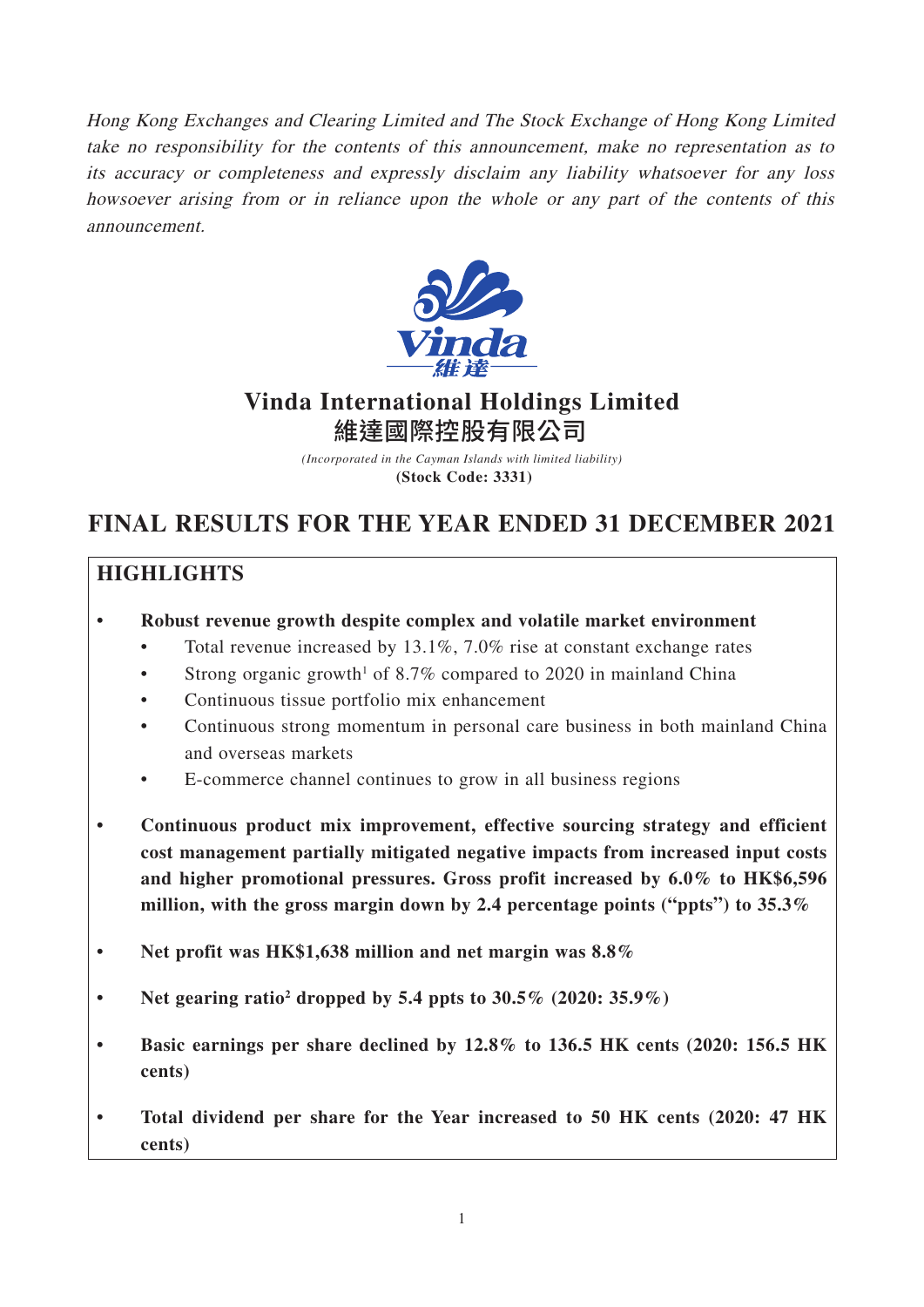The Board of Directors (the "**Board**") of Vinda International Holdings Limited ("**Vinda**" or the "**Company**") is pleased to present the audited annual results of the Company and its subsidiaries (the "**Group**") for the year ended 31 December 2021 (the "**Year**").

# **MANAGEMENT DISCUSSION AND ANALYSIS**

# **Overview**

The COVID-19 pandemic continued to impact the world and the way in which businesses are operated in 2021, as the emergence and spread of coronavirus mutations and variants added even more uncertainty and pressure on the global economic recovery efforts. During the Year, the Group continued to be challenged by the significant headwinds including commodity cost increases as well as higher logistic and energy costs, combined with evolving retail landscape and increased competition. Despite the near term challenges, the Group continued to achieve profitable growth through implementation of disciplined pricing strategies, continuous optimization of product mix and enhanced cost management. During the Year, the Group continued to strengthen our market positions in all key regions, demonstrating the strength of our innovations and excellent commercial execution.

# **Financial Summary**

Total revenue increased by 13.1% (growth at constant exchange rates: 7.0%) to HK\$18,676 million.

In terms of business segments, the tissue and personal care segments accounted for 83% and 17% of the Group's total revenue respectively. Traditional channels, key accounts managed supermarkets and hypermarkets, B2B corporate customers and e-commerce platforms respectively accounted for 25%, 23%, 11% and 41% of revenue by sales channels. The conversion of consumers from offline to online spending accelerated further and e-commerce is becoming the dominant sales distribution channel with an organic growth of 19.0% year-onyear.

Gross profit rose by 6.0% to HK\$6,596 million. The Group's effective sourcing strategy helped to cushion the impact of rising raw material costs and logistic disruptions, enabling gross margin to be maintained at a good level of 35.3%.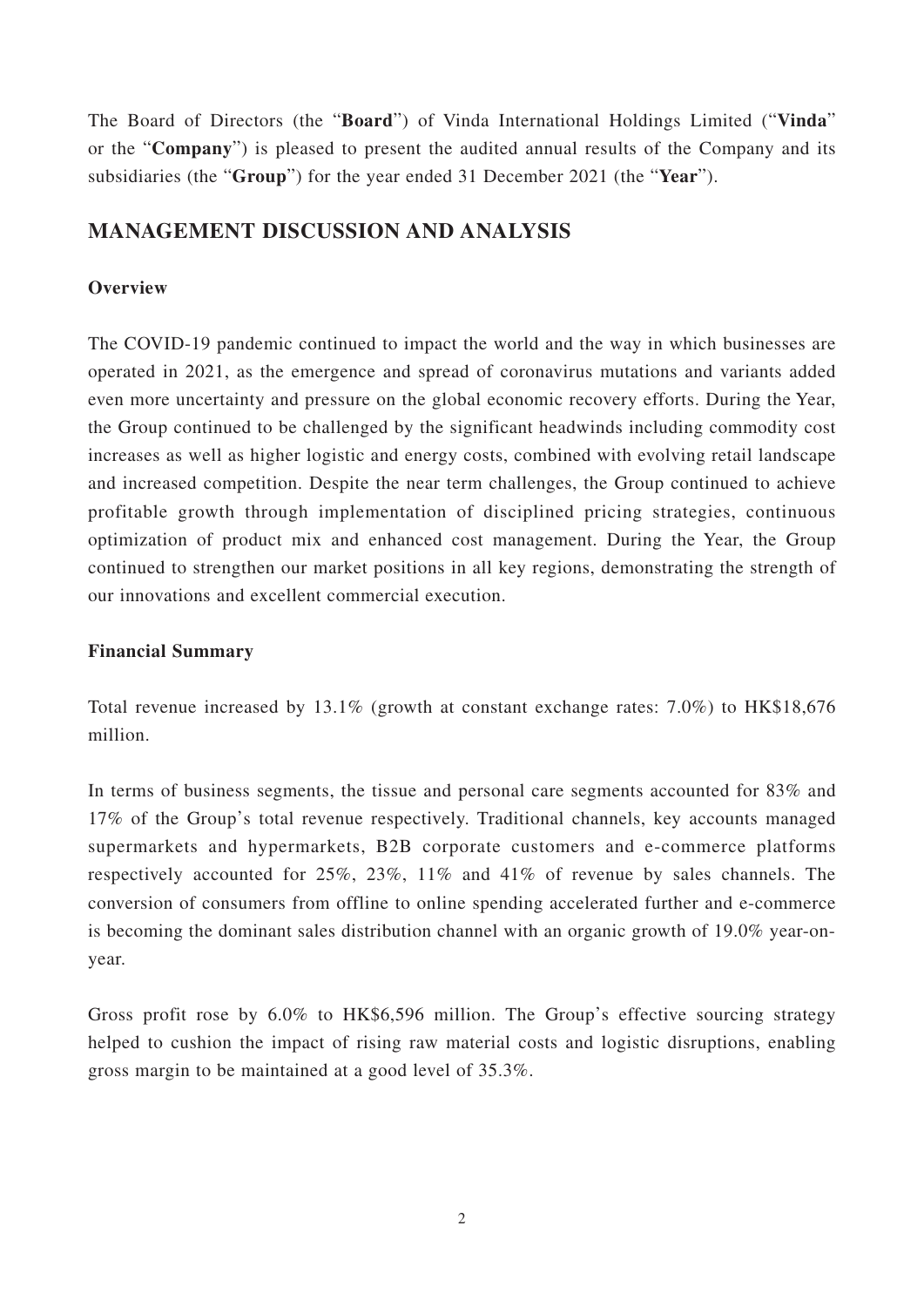EBITDA dipped by 8.6% to HK\$3,292 million and the EBITDA margin declined by 4.2 ppts to 17.6%.

Total foreign exchange gain amounted to HK\$27.5 million (2020: HK\$52.8 million gain), of which HK\$27.7 million gain was derived from operating activities (2020: HK\$51.1 million gain) and HK\$0.2 million loss from financing activities (2020: HK\$1.7 million gain).

The Group continued to make strategic investments in brand building and development of the personal care business to further strengthen the overall competitiveness of its brands and increase market shares. During the Year, the Group's selling and marketing cost as a percentage of revenue increased by 1.8 ppts to 19.7%, while total administrative costs and net impairment losses on financial assets as a percentage of revenue edged down by 0.5 ppt to 5.3%. Operating profit declined by 16.7% to HK\$2,043 million while the operating profit margin dropped by 4.0 ppts to 10.9%.

The decrease in interest expenses from borrowings of 23.5% to HK\$105 million was mainly due to lower interest rate during the Year. The effective interest rate was down by 0.8 ppt to 2.4% from the previous year.

The net gearing ratio declined by 5.4 ppts to 30.5%.

The effective tax rate fell by 3.4 ppts to 16.0%.

Net profit declined by 12.6% to HK\$1,638 million while the net profit margin dipped by 2.6 ppts from the previous year to 8.8%.

Basic earnings per share was 136.5 HK cents (2020: 156.5 HK cents).

The Board proposes the payment of a final dividend of 40 HK cents per share. Together with the interim dividend, the total dividend per share for the Year will be 50 HK cents (2020: 47 HK cents).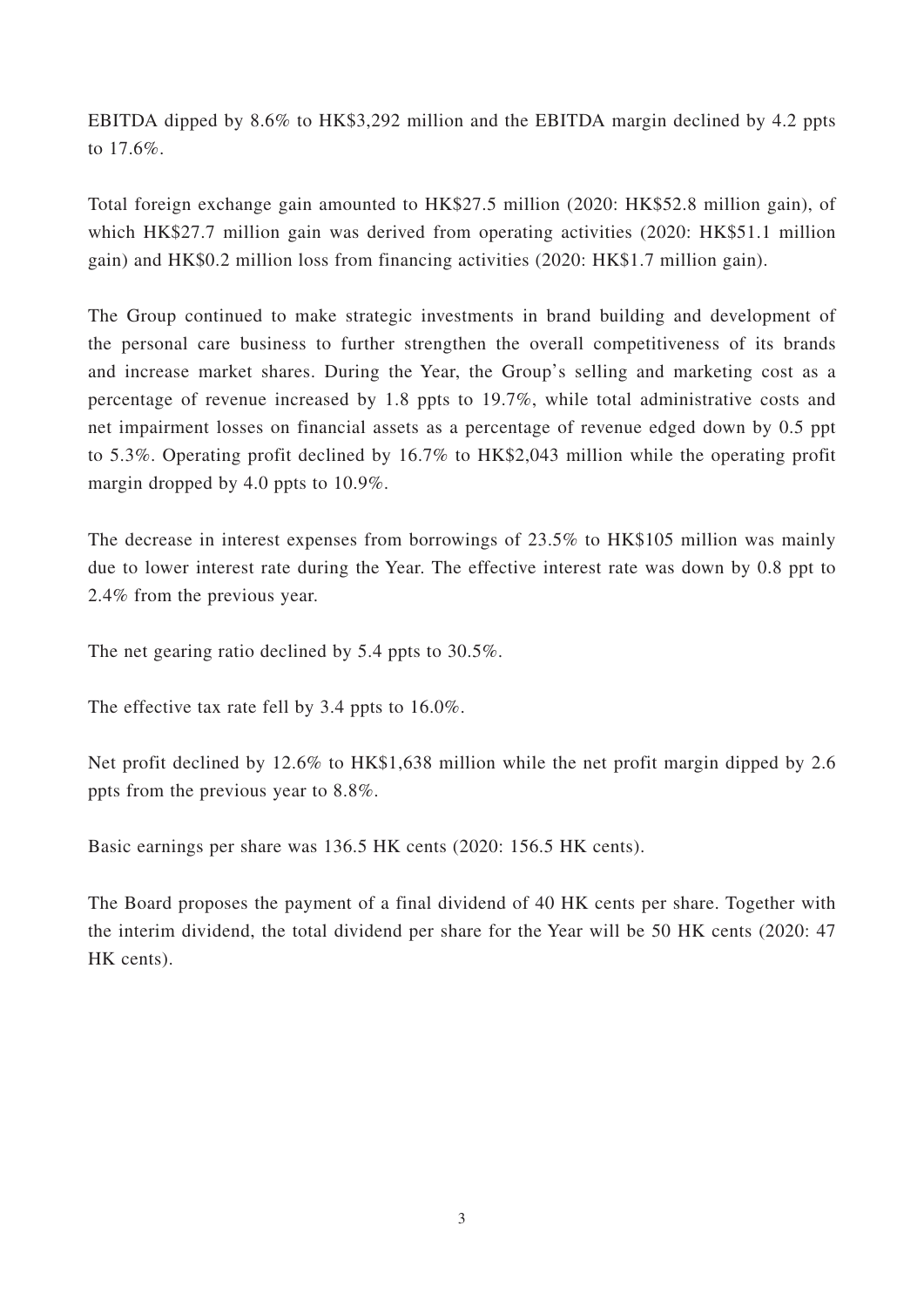#### **Business Review**

#### **Tissue Segment**

In 2021, the tissue segment accounted for HK\$15,501 million of revenue, an increase of 13.9% year-on-year or 7.2% at constant exchange rates, representing 83% of the Group's total revenue (2020: 82%). The Group continues to sustain the leading market position<sup>3</sup> in mainland China with increasing contribution from premium product portfolio. However, due to the significant increase of raw material costs and increase promotional pressures in the market, the gross margin and segment result margin<sup>4</sup> of the tissue segment decreased by 2.9 ppts and 4.1 ppts to 35.4% and 12.4%, respectively.

Staying close to consumer's needs, the Group continued to launch new innovative tissue products and strengthen its premium tissue offerings during the Year. To meet market demands for sanitizing products, Vinda developed and launched the fourth generation of its Vinda 4D Deluxe range of skin-gentle, anti-bacterial toilet paper and ultra-mini toilet wet wipes to target the premium consumer segment and reinforce the high quality image of the Vinda brand. The Group also collaborated with Chinese celebrity, Song Qian, as Tempo brand ambassador, to develop a unique *Tempo* floral scented range of tissues designed to offer premium product experience and superior quality for consumers.

Through the strategic execution of integrated marketing campaigns and a variety of online and offline brand activations, the Group continued a strong growth momentum in the mainland China tissue market. Several brand collaboration campaigns were run during the Year to cater to a growing "China Chic" IP trend, including new themed products in conjunction with the Summer Palace imperial garden, The Little Prince tale, Wuhuang, Chinese Space Program and Beast lifestyle brand to broaden consumer reach. The Vinda brand launched aerospacethemed product assortments and promotions to tap on public sentiment around China's space exploration missions, and continued to adopt a dual "film and celebrity" endorsement strategy by engaging the popular Chinese actress Sun Li and singer Cai Xukun as Vinda brand ambassadors to raise brand awareness and drive sales. The ninth edition of the annual Vinda China Tour brand roadshow brought increased awareness and affinity for the whole range of products to consumers in over 200 cities in mainland China.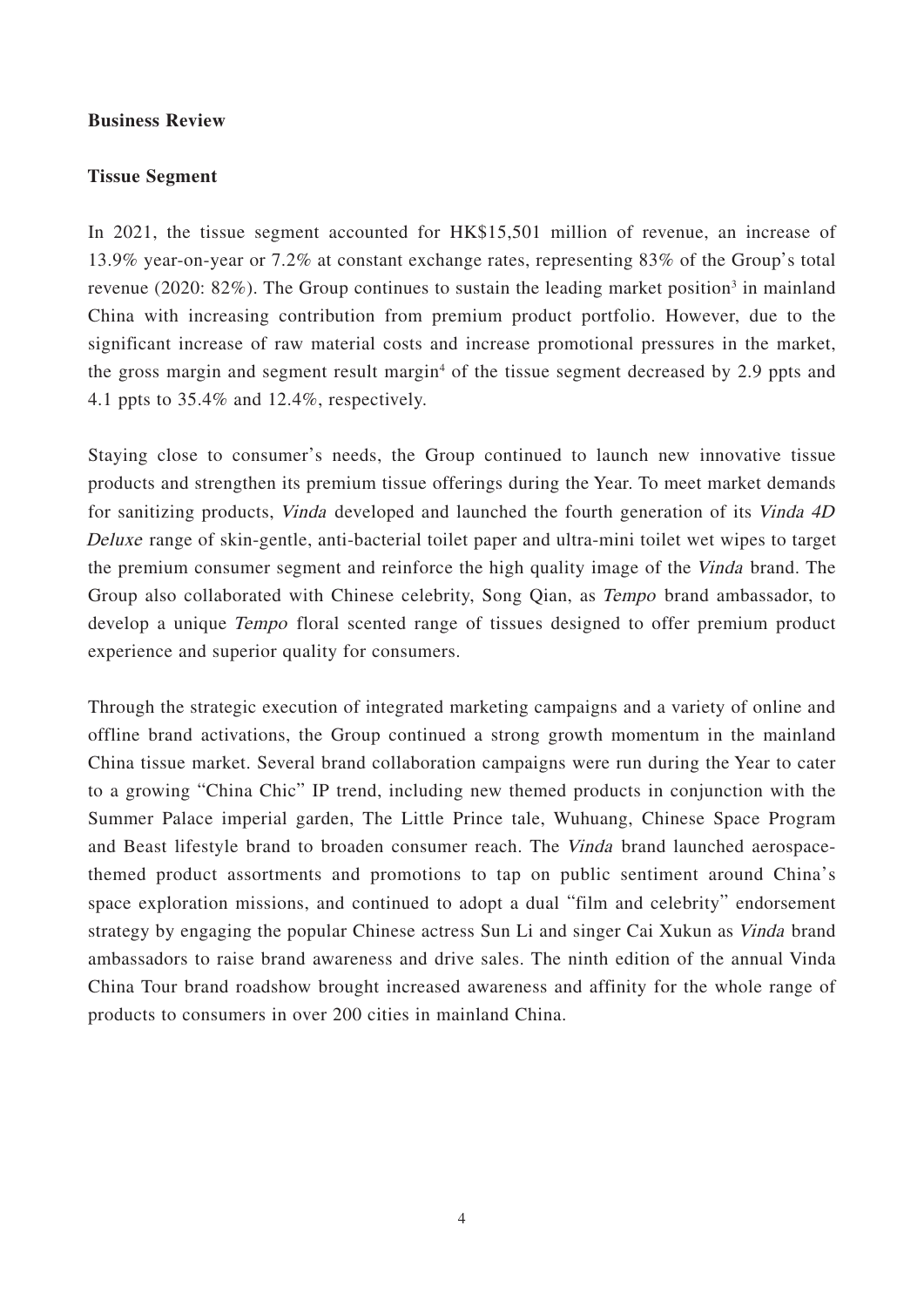The Tork professional hygiene brand continued to seize growth opportunities throughout the Year. Airports with high passenger traffic remain a key target for Tork and the brand is now present in 17 international airports across mainland China with innovative "Zero Contact" hygiene solutions to reduce the risk of cross-contamination in the public washroom environment. Tork also actively targets cultural, tourism and sporting venues and attractions, and has successfully cooperated with Universal Studios theme park in Beijing and the Chinese National Games at Xi'an Olympic Sports Center to supply hygiene solutions. As a recipient of the Interclean Amsterdam Innovation Award during the Year, Tork continues to gain trust and credibility in the eyes of customers, while the upgrade of the innovative Tork SmartOne toilet roll further strengthened the premium image and differentiation of the Tork brand.

The Group's tissue businesses outside of mainland China continued its strong momentum, through a series of effective online and offline marketing campaigns and we continued to drive consumer awareness and gain market share in Southeast Asia and North Asia.

#### **Personal Care Segment**

Revenue from the personal care segment increased by 9.3% to HK\$3,175 million, which was a 6.2% increase at constant exchange rates and represented 17% of the Group's total revenue (2020: 18%). Gross margin and segment result margin for the personal care segment were 35.1% and 5.8% respectively.

The Group's incontinence care category continues to grow in parallel with the increasingly aging population in Asia. As the global leading incontinence care brand, TENA teamed up with elderly care organizations on jointly published health reports to raise public awareness and knowledge about incontinence care products, collaborated with online influencers to host incontinence care education sessions and drive online sales, and set up 38 health check centres to expand TENA's brand presence through on-ground activations. As a recognized pioneer in the Chinese incontinence care market, the Dr.  $P$  brand continuously improved the shopping experience and value-added services of its customers to achieve sales growth with both online and offline channels development.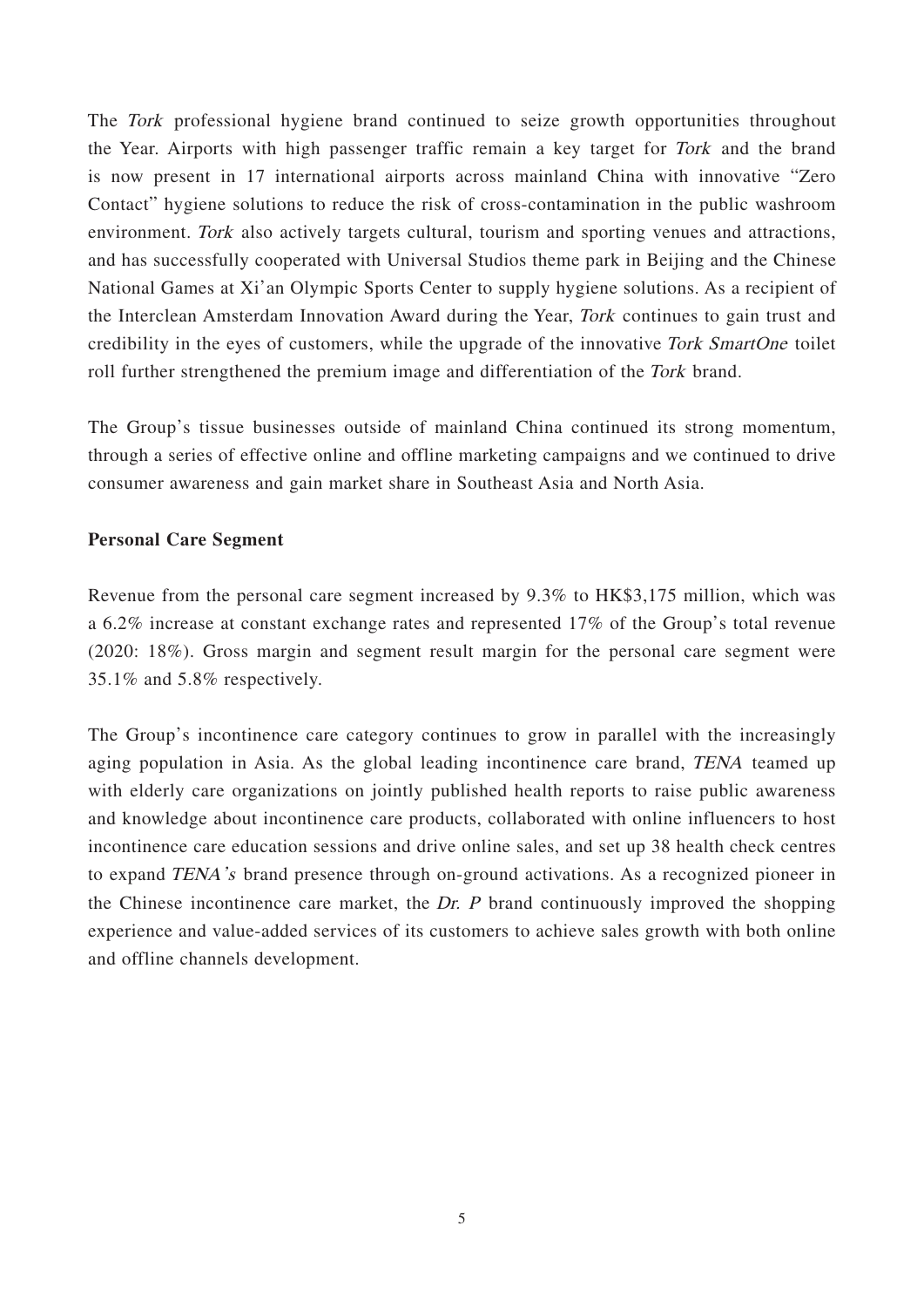In the feminine care category, the *Libresse* brand is trusted by contemporary women for its superior quality and "Dynamic Fit" cutting. To further elevate the brand's premium image, a new Libresse China V-Nature range of liners was launched, offering a skin gentle experience with SecureFit™ technology to meet the discerning needs of contemporary women in mainland China. The brand continued its partnership with actress and Libresse China brand ambassador, Zhou Dongyu, and collaborated with the popular POP MART brand for content and channel marketing to strengthen the Libresse China image and affinity among Chinese consumers. Libresse also enjoys high popularity in the Southeast Asia market: the all-new Libresse SensitiV range and intimawear<sup>TM</sup> by Libresse reusable period underwear were launched enriching the product diversification during the Year in Malaysia where the Group continues to hold the No.1 market position<sup>5</sup>.

Southeast Asia is a stronghold market for the Group's baby care business. To consolidate its leading position in Malaysia<sup>6</sup>, the *Drypers* baby care brand has been relentless in leveraging consumer insights to drive brand activations and instil brand value through social media, television commercials and collaborations with online influencers. Campaigns such as the Drypers "Made to Fit" challenge sought to engage consumers with – and continuously strengthen the image and competitiveness of – the Drypers brand with premium and comfortable quality, while driving sales growth.

# **Production Capacity**

The annual designed production capacity of the Group's papermaking facilities was 1,390,000 tons at the end of the Year, including the completed, planned expansion of tissue production capacity across manufacturing sites in South, East and Central China to meet growing market demand. The establishment of new wet wipe production facilities in South and North China was also completed during the Year and started operations, thus increasing the Group's production capacity of wet wipes. These production optimization initiatives and capacity upgrades provide the Group with the necessary infrastructure to support continued growth and expansion. Construction of the Group's new Southeast Asia regional headquarters, stateof-the-art production facilities and modern innovation centre in Malaysia is progressing as planned and expected to be completed in 2022. The new regional hub will enable greater commercial and operational efficiency to effectively support the Group's long term growth ambitions in the Southeast Asia market.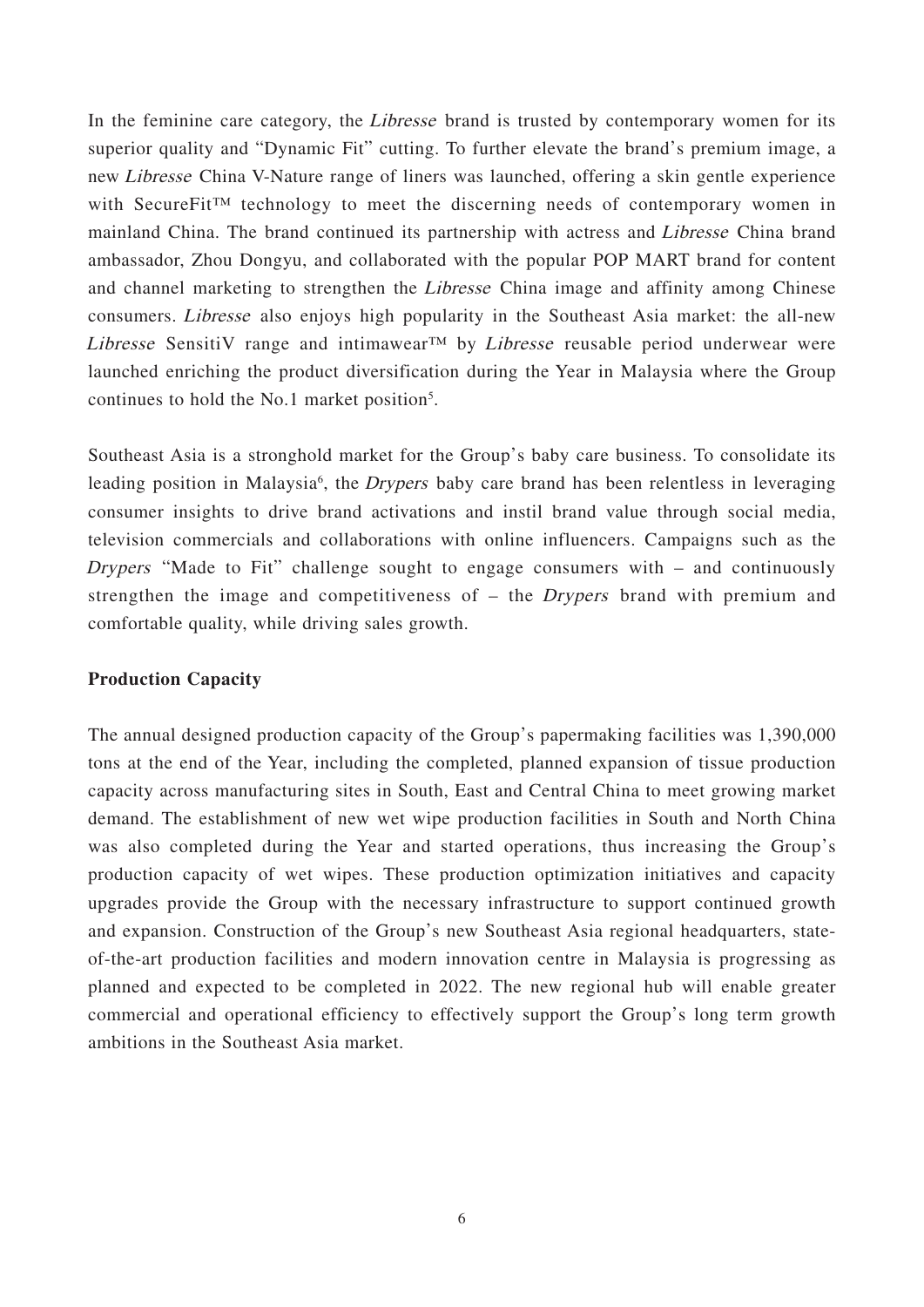# **Human Resources Management**

Employees at Vinda are central to the Group's sustainable growth. Vinda is committed to providing equal employment opportunities that are free from discrimination of any kind, such as gender, age, nationality, race, religion or sexual orientation. The Group offers fair and reasonable remuneration, performance incentive mechanism along with on-going career advancement training programs for employees. Vinda was recognised with the prestigious "Excellence in Human Resources Management Award 2021"(二零二一年人力資源管理傑 出獎) by JOBS(前程無憂) and "2020 China A+ Employer"(二零二零中國年度優+僱主) by Zhaopin (智聯招聘) for its extensive employer efforts in mainland China.

Vinda provided a total of 223,035 hours of trainings to 11,347 employees during the Year.

We had a total of 11,679 employees as of 31 December 2021.

# **Health and Safety Performance**

Health and safety is the highest priority for Vinda. The Group strives to prevent risks and accidents across all parts of its business and operations, with the aim of "zero accident".

Lost-time accidents in 2021 amounted to 20 cases, and lost days due to related accidents reached 2,044 days, none of which involved death.

# **Green Production**

During the Year, the Group was highly responsive to the international development situation and devoted unstinting efforts to fulfil the energy conservation and emission reduction responsibilities. Our energy utilization efficiency (standard coal consumption per HK\$10,000 of sales) was 0.21 ton and the paper production sewage recycling rate was over 95% while the Group's total carbon dioxide emissions (Scope 1 and Scope 2) totalled 1,220,493 tons with carbon emission intensity (carbon dioxide emitted per HK\$10,000 of sales) of 0.65 ton. The Group proactively implements the concept of green production and has formulated a sustainable development roadmap for the next five years, covering eight areas including energy management, carbon emissions, green supply chain and sustainable sourcing. The wood pulp we sourced were all certified by various forest certification system.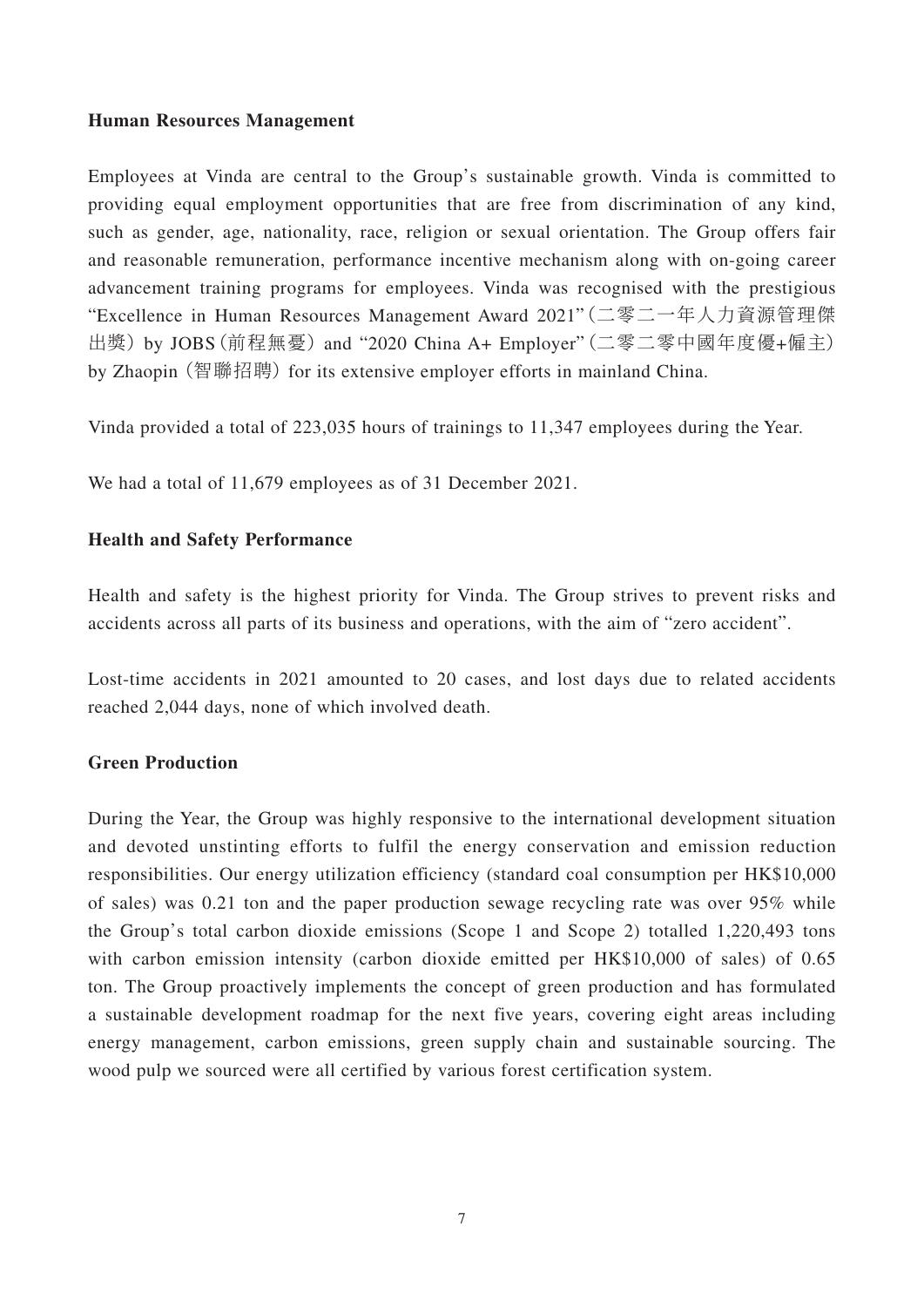Vinda had outstanding performance on Environmental, Social and Governance (ESG) aspect in the Year. With good corporate governance performance and constructive ESG practice, MSCI, the world's largest index company, has upgraded the Group's ESG rating from "BBB" to "A", the highest ESG rating in China's tissue industry. The Group received a HK\$300 million long term loan from China Construction Bank (Asia), became the first fastmoving consumer goods company in Hong Kong Special Administrative Region, China (the "HKSAR") being granted a sustainability linked loan. In recognition of its outstanding performance across corporate governance, social responsibility and environmental protection aspects, Vinda also received a number of ESG awards during the Year, including the Hong Kong Quality Assurance Agency's "Outstanding Award for Green and Sustainable Loan Issuer" and "Leadership Award for Green and Sustainable Finance Development", the Hong Kong Management Association's 2021 "Excellence in ESG Reporting Award", the Bloomberg Businessweek's "ESG Leading Enterprise Awards" and "Leading ESG Initiative Awards", as well as the Platinum Award from The Asset's "ESG Corporate Awards 2021".

# **Outlook**

The erratic global COVID-19 pandemic development due to the spread of mutated viruses continues to impact market development and economic recovery in general, while the business environment is further complicated by rising raw material prices, possible global logistic disruptions and intense competition. Nonetheless, the Group is positive that by leveraging our strength of leading brands while staying focused on premiumization and innovation strategies, we will achieve profitable growth and continue to further strengthen our market positions in 2022.

Increased standards of living and demographic changes across China and other parts of Asia have led to rising demands for high quality hygiene products, and benchmarks against the per capita consumption of tissue and personal care segments in developed countries indicate there are still plenty of rooms for growths in China and Asia. The ongoing COVID-19 pandemic strengthen public awareness around the importance of health and hygiene, continues to be an opportunity for Vinda to shape demand in the premium segment for best quality, differentiated hygiene products. By staying close to changing market needs and consumer insights, the Group will continue with category expansion and product portfolio optimization and premiumization strategies, as well as the implementation of impactful branding and marketing executions and sales channel diversification to enable continued market penetration and sales growth.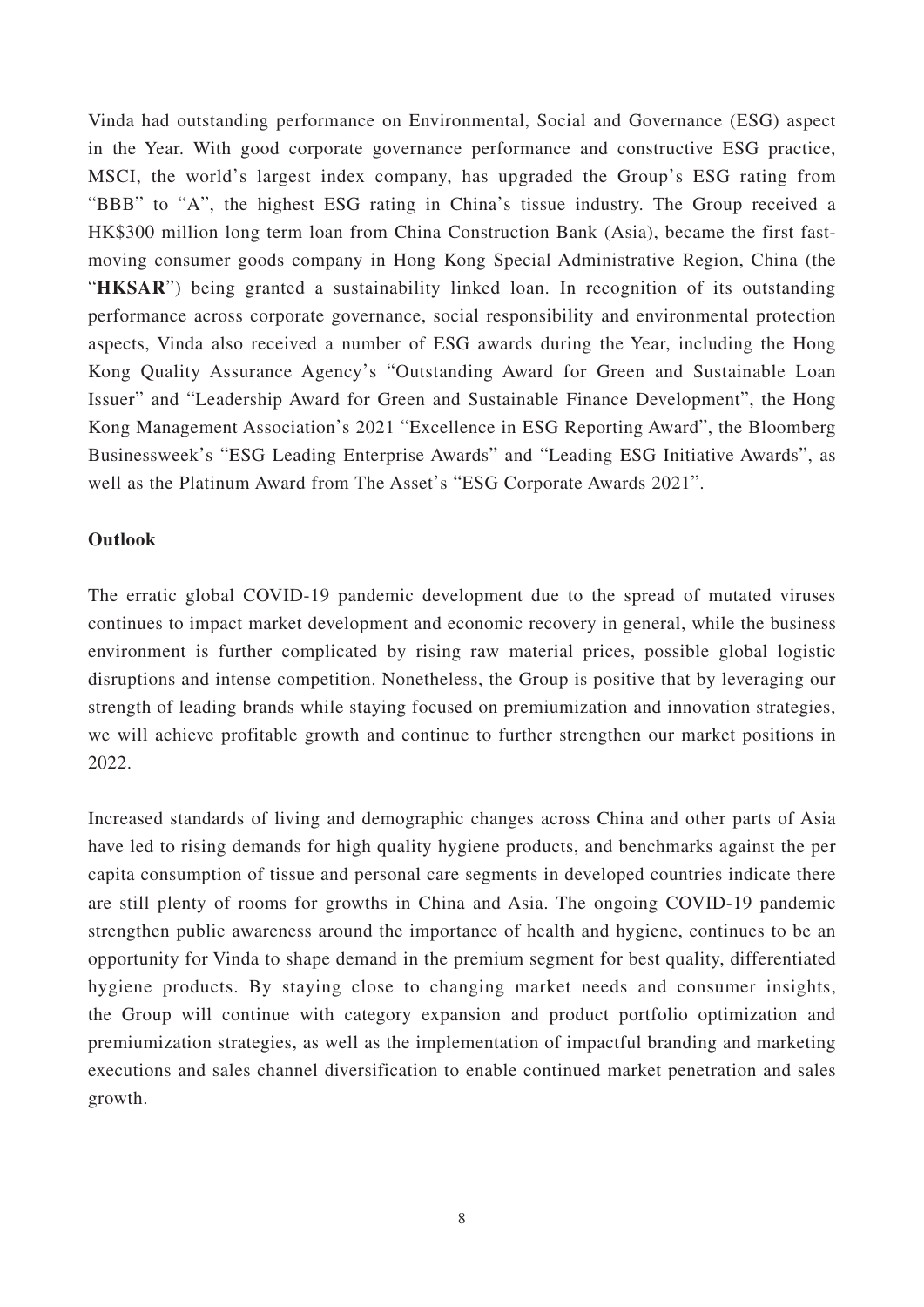The aging society drives silver economy and led to increased awareness and demands for quality elderly care and incontinence care needs, effectively unlocking a huge opportunity tier of new or soon-to-be consumers to drive the continued growth of the Group's incontinence care category with the advance distribution. With increased societal attention to the topic of women's empowerment, the *Libresse* brand has successfully gained a great interest among contemporary women with its differentiated brand image and superior product experience, and the feminine care category will continue to be an important growth driver for the Group's personal care business.

We will stay focused on the following development strategies:

- 1. We will continue to focus on brand building, product innovation and further product mix improvement to enhance our brand competitiveness and secure long term business success;
- 2. We will continue to invest to grow personal care business in mainland China and Southeast Asia;
- 3. We will continue to drive E-commerce and new channels sales growth, and continue to drive market share gain in all markets we operate in;
- 4. We will continue to enhance cost management to improve our operation efficiency and return on investment; and
- 5. We will strengthen our financial position with strong operating cash flow and cautious management of working capital.

#### Remarks

- <sup>1</sup> Organic growth: Year-on-year growth at constant exchange rates
- <sup>2</sup> Net gearing ratio: Net debt divided by total shareholders' equity Net debt: Total debt including lease liabilities less cash and cash equivalents and restricted bank deposits
- <sup>3</sup> Source: Kantar Worldpanel, sales value year-to-date at 31 December 2021
- <sup>4</sup> Segment profit before amortisation of trademarks, licenses and contractual customer relationship
- <sup>5</sup> Source: Kantar Worldpanel, sales value year-to-date at 5 December 2021
- 6 Source: Kantar Worldpanel, sales value year-to-date at 5 December 2021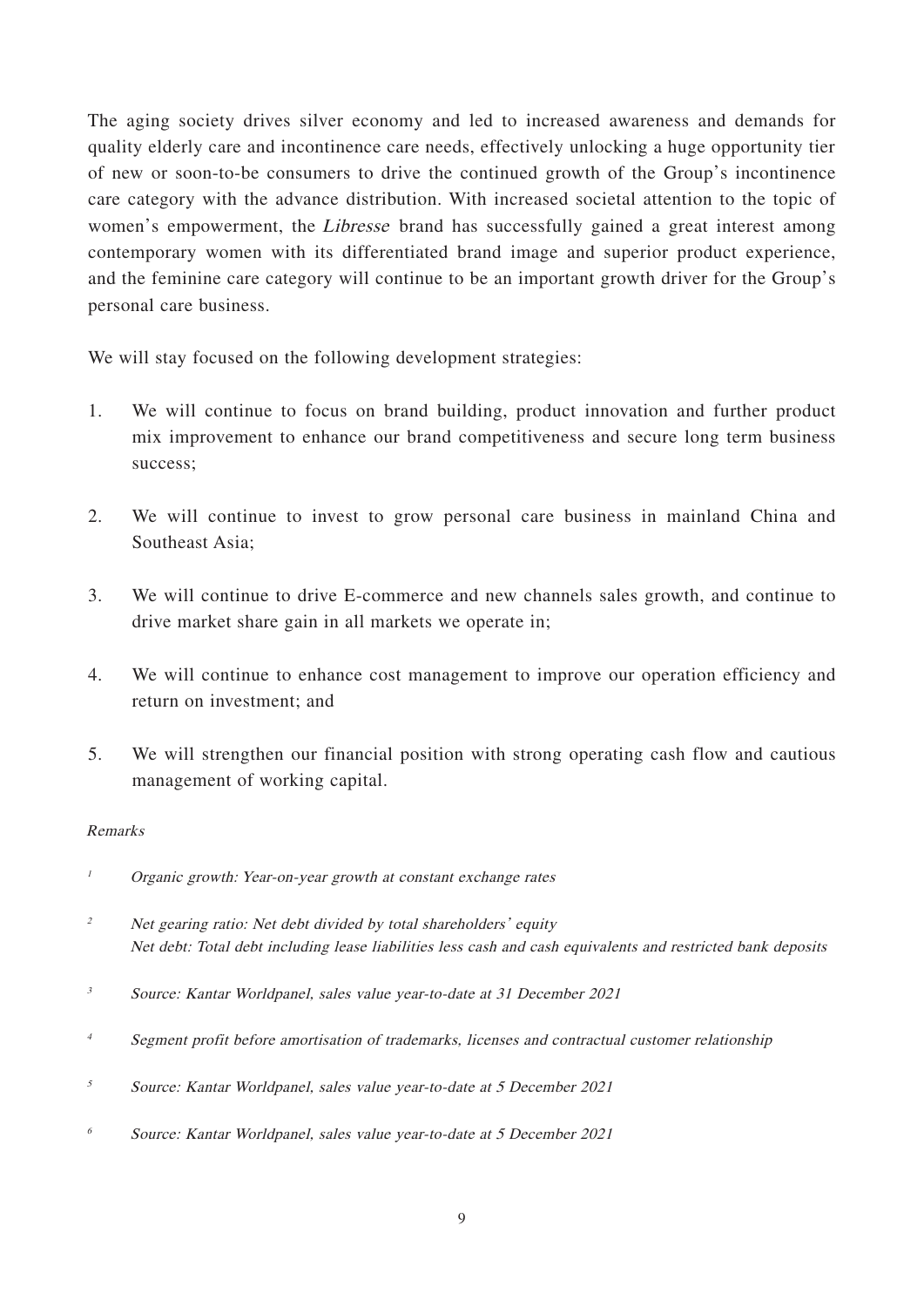# **CONSOLIDATED STATEMENT OF COMPREHENSIVE INCOME**

|                                                                                                                                                                                              |                                                                         |                  | For the year ended 31 December |  |
|----------------------------------------------------------------------------------------------------------------------------------------------------------------------------------------------|-------------------------------------------------------------------------|------------------|--------------------------------|--|
|                                                                                                                                                                                              |                                                                         | 2021             | 2020                           |  |
|                                                                                                                                                                                              | <b>Note</b>                                                             | <b>HK\$</b>      | HK\$                           |  |
| Revenue                                                                                                                                                                                      | $\overline{4}$                                                          | 18,675,739,458   | 16,511,676,772                 |  |
| Cost of sales                                                                                                                                                                                | 5                                                                       | (12,079,392,782) | (10, 288, 905, 938)            |  |
| <b>Gross profit</b>                                                                                                                                                                          |                                                                         | 6,596,346,676    | 6,222,770,834                  |  |
| Selling and marketing costs                                                                                                                                                                  | $\mathfrak{H}% _{F}=\mathfrak{H}_{F}\!\left( \mathfrak{H}_{F}\right) ,$ | (3,672,134,223)  | (2,960,719,996)                |  |
| Administrative expenses                                                                                                                                                                      | 5                                                                       | (957, 701, 901)  | (952, 159, 970)                |  |
| Net impairment losses on financial assets                                                                                                                                                    | 5, 12                                                                   | (24, 720, 800)   | 1,032,625                      |  |
| Other income and losses – net                                                                                                                                                                |                                                                         | 101,696,044      | 141,770,328                    |  |
| <b>Operating profit</b>                                                                                                                                                                      |                                                                         | 2,043,485,796    | 2,452,693,821                  |  |
| Finance income and costs – net                                                                                                                                                               | 6                                                                       | (93,686,208)     | (126, 180, 098)                |  |
| Share of post-tax loss of an associate                                                                                                                                                       |                                                                         | (225,086)        | (177, 842)                     |  |
| Profit before income tax                                                                                                                                                                     |                                                                         | 1,949,574,502    | 2,326,335,881                  |  |
| Income tax expense                                                                                                                                                                           | $\mathcal{I}$                                                           | (311, 209, 930)  | (452,006,637)                  |  |
| Profit attributable to equity holders of                                                                                                                                                     |                                                                         |                  |                                |  |
| the Company                                                                                                                                                                                  |                                                                         | 1,638,364,572    | 1,874,329,244                  |  |
| Other comprehensive income:<br>Item that may be reclassified to profit or loss<br>- Currency translation differences<br>Item that will not be reclassified subsequently to<br>profit or loss |                                                                         | 253,638,907      | 647,626,892                    |  |
| - Remeasurements of post-employment<br>benefit obligations                                                                                                                                   |                                                                         | 965,695          | 679,492                        |  |
| Total comprehensive income attributable to<br>equity holders of the Company                                                                                                                  |                                                                         | 1,892,969,174    | 2,522,635,628                  |  |
| Earnings per share for profit attributable to<br>equity holders of the Company                                                                                                               |                                                                         |                  |                                |  |
| - basic                                                                                                                                                                                      | 8(a)                                                                    | 1.365            | 1.565                          |  |
| - diluted                                                                                                                                                                                    | 8(b)                                                                    | 1.363            | 1.562                          |  |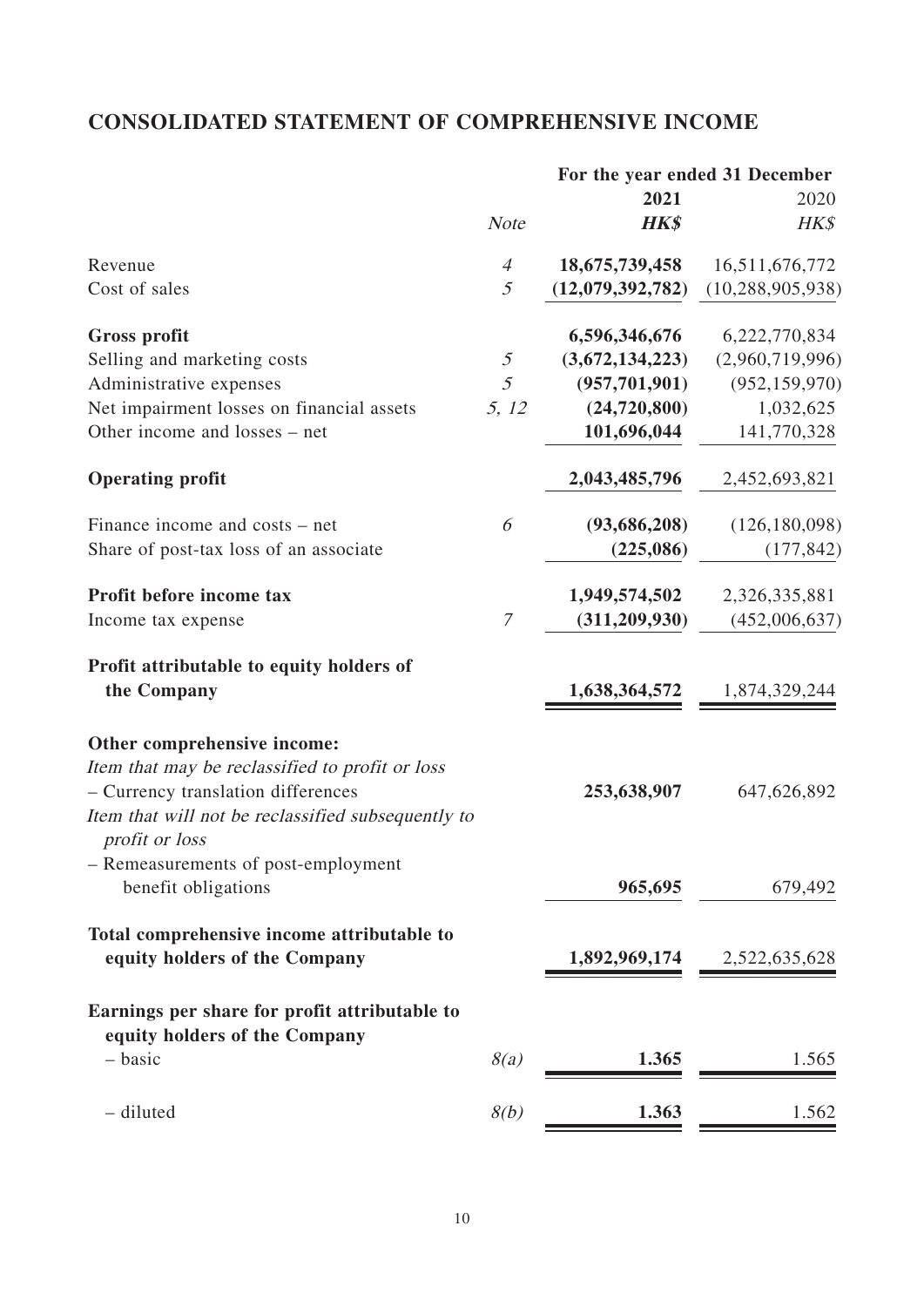# **CONSOLIDATED BALANCE SHEET**

|                                      | As at 31 December |                |                |
|--------------------------------------|-------------------|----------------|----------------|
|                                      |                   | 2021           | 2020           |
|                                      | <b>Note</b>       | <b>HK\$</b>    | HK\$           |
| <b>ASSETS</b>                        |                   |                |                |
| <b>Non-current assets</b>            |                   |                |                |
| Property, plant and equipment        | 10                | 11,225,685,513 | 10,117,404,823 |
| Right-of-use assets                  | 11                | 1,375,505,525  | 1,366,419,837  |
| Intangible assets                    | 10                | 2,646,685,234  | 2,746,074,511  |
| Deferred income tax assets           |                   | 568, 181, 251  | 515,206,860    |
| Investment properties                |                   | 2,421,930      | 3,167,484      |
| Investment in an associate           |                   | 2,122,690      | 2,347,777      |
|                                      |                   | 15,820,602,143 | 14,750,621,292 |
| <b>Current assets</b>                |                   |                |                |
| Inventories                          |                   | 4,426,626,084  | 4,773,880,408  |
| Trade and notes receivables          | 12                | 2,364,447,931  | 2,435,038,930  |
| Other receivables                    | 12                | 408,932,536    | 302,577,542    |
| Prepayments                          | 12                | 91,065,446     | 71,020,270     |
| Due from related parties             |                   | 43,969,461     | 39,063,829     |
| Cash and cash equivalents            |                   | 1,025,327,689  | 749,399,329    |
|                                      |                   | 8,360,369,147  | 8,370,980,308  |
| <b>Total assets</b>                  |                   | 24,180,971,290 | 23,121,601,600 |
| <b>EQUITY</b>                        |                   |                |                |
| Capital and reserves attributable to |                   |                |                |
| the Company's equity holders         |                   |                |                |
| Share capital                        | 14                | 120, 126, 537  | 119,947,437    |
| Share premium                        | 14                | 4,458,961,619  | 4,428,374,681  |
| Other reserves                       |                   | 8,439,573,727  | 7,119,034,916  |
| <b>Total equity</b>                  |                   | 13,018,661,883 | 11,667,357,034 |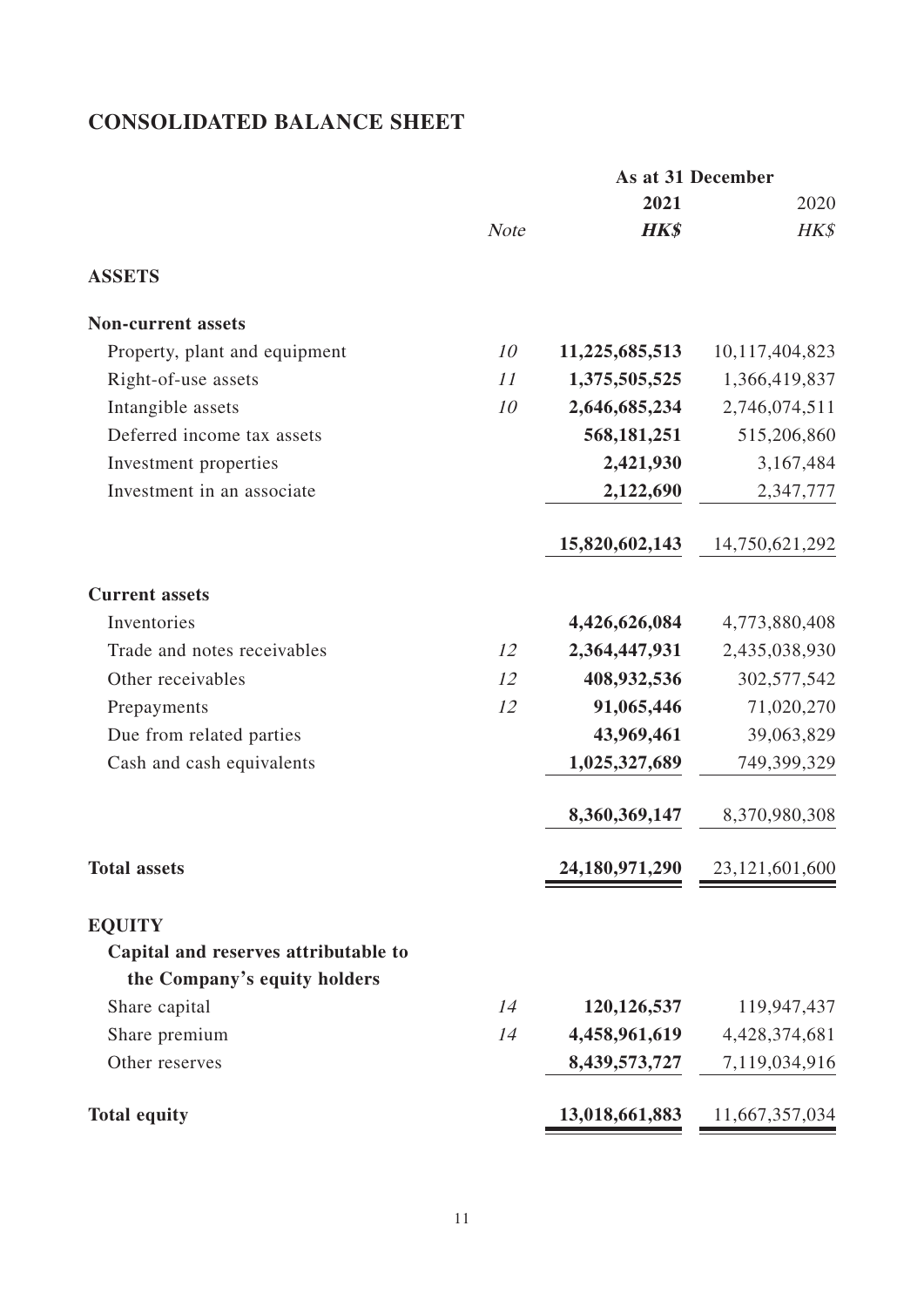# **CONSOLIDATED BALANCE SHEET (CONTINUED)**

|                                     |             |                   | As at 31 December |
|-------------------------------------|-------------|-------------------|-------------------|
|                                     |             | 2021              | 2020              |
|                                     | <b>Note</b> | <b>HK\$</b>       | HK\$              |
| <b>LIABILITIES</b>                  |             |                   |                   |
| <b>Non-current liabilities</b>      |             |                   |                   |
| <b>Borrowings</b>                   | 15          | 2,936,090,168     | 2,890,391,162     |
| Loans from a related party          | 15          | 993,358,611       | 96,080,272        |
| Lease liabilities                   | 11          | 135,989,954       | 129,563,570       |
| Deferred government grants          |             | 275, 423, 717     | 284,876,449       |
| Deferred income tax liabilities     |             | 198,190,965       | 200,344,900       |
| Post-employment benefits            |             | 9,372,989         | 15,983,243        |
| Other non-current liabilities       | 16          | 15,848,793        | 2,253,625         |
|                                     |             | 4,564,275,197     | 3,619,493,221     |
| <b>Current liabilities</b>          |             |                   |                   |
| Trade payables, other payables and  |             |                   |                   |
| accrued expenses                    | 13, 16      | 5,431,671,084     | 5,639,927,445     |
| <b>Contract liabilities</b>         |             | 91,625,046        | 147,155,300       |
| <b>Borrowings</b>                   | 15          | 866, 657, 776     | 1,445,419,389     |
| Loans from a related party          | 15          |                   | 300,000,000       |
| Lease liabilities                   | 11          | 69,203,205        | 72,363,875        |
| Due to related parties              |             | 19,748,675        | 14,669,217        |
| Current income tax liabilities      |             | 119,128,424       | 215,216,119       |
|                                     |             | 6,598,034,210     | 7,834,751,345     |
| <b>Total liabilities</b>            |             | 11,162,309,407    | 11,454,244,566    |
| <b>Total equity and liabilities</b> |             | 24, 180, 971, 290 | 23,121,601,600    |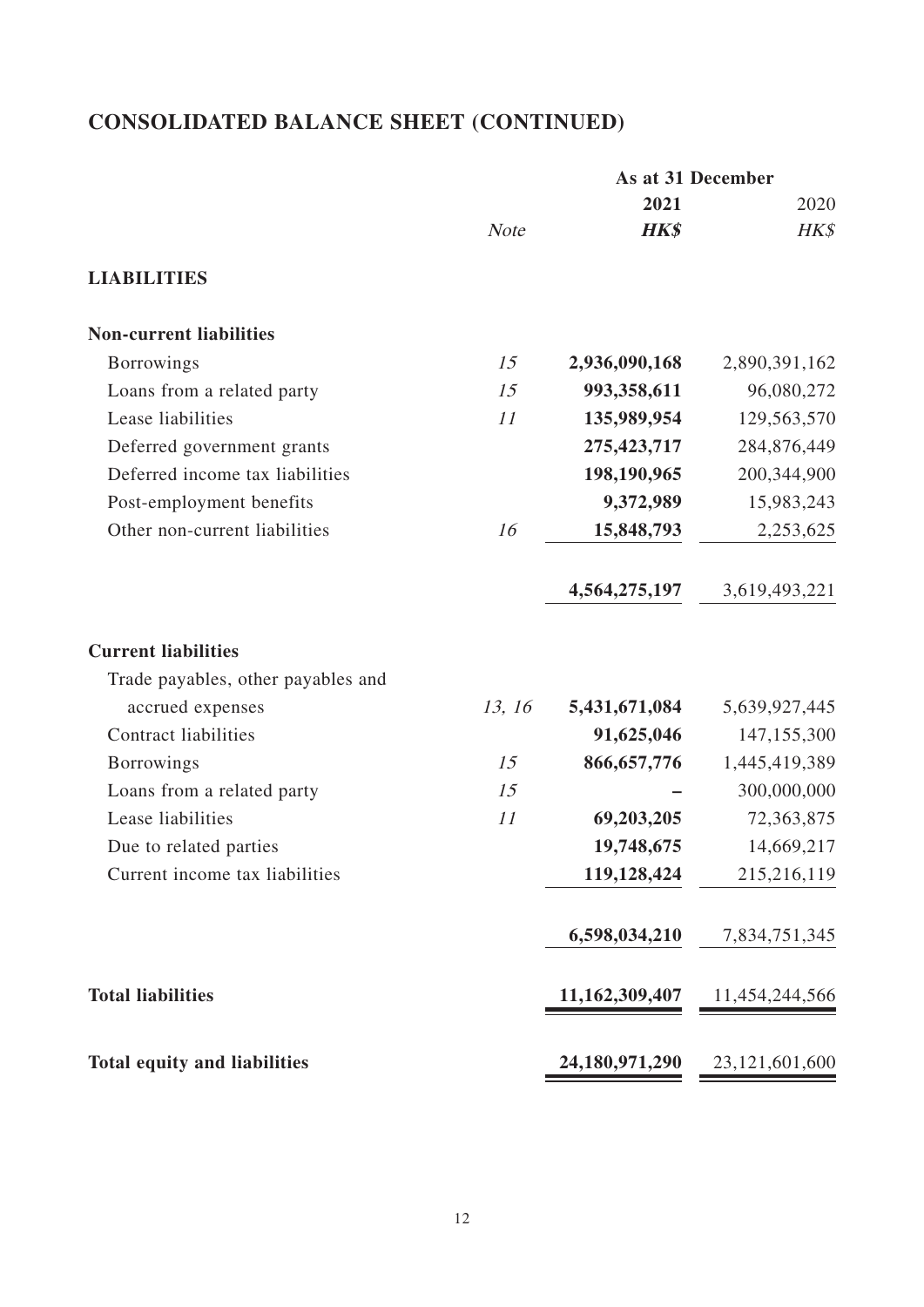# **CONSOLIDATED STATEMENT OF CHANGES IN EQUITY**

|                                                         |                  |               |               | Attributable to equity holders of the Company |                 |
|---------------------------------------------------------|------------------|---------------|---------------|-----------------------------------------------|-----------------|
|                                                         |                  | <b>Share</b>  | <b>Share</b>  | Other                                         |                 |
|                                                         |                  | capital       | premium       | reserves                                      | <b>Total</b>    |
|                                                         | Note             | <b>HK\$</b>   | <b>HK\$</b>   | <b>HK\$</b>                                   | HK\$            |
| <b>Balance at 1 January 2020</b>                        |                  | 119,510,337   | 4,356,240,018 | 4,987,460,947                                 | 9,463,211,302   |
| Profit for the year                                     |                  |               |               | 1,874,329,244                                 | 1,874,329,244   |
| Other comprehensive income                              |                  |               |               |                                               |                 |
| - Currency translation differences                      |                  |               |               | 647,626,892                                   | 647,626,892     |
| - Remeasurements of post-employment benefit obligations |                  |               |               | 679,492                                       | 679,492         |
| Total comprehensive income for 2020                     |                  |               |               | 2,522,635,628                                 | 2,522,635,628   |
|                                                         |                  |               |               |                                               |                 |
| <b>Transaction with owners</b>                          |                  |               |               |                                               |                 |
| Employees share option scheme                           |                  |               |               |                                               |                 |
| - Exercise of share options                             | 14               | 437,100       | 72,134,663    | (19, 458, 983)                                | 53,112,780      |
| Dividends                                               | $\boldsymbol{g}$ |               |               | (371, 602, 676)                               | (371, 602, 676) |
|                                                         |                  |               |               |                                               |                 |
| <b>Transaction with owners</b>                          |                  | 437,100       | 72,134,663    | (391,061,659)                                 | (318, 489, 896) |
| <b>Balance at 31 December 2020</b>                      |                  | 119,947,437   | 4,428,374,681 | 7,119,034,916                                 | 11,667,357,034  |
|                                                         |                  |               |               |                                               |                 |
| <b>Balance at 1 January 2021</b>                        |                  | 119,947,437   | 4,428,374,681 | 7,119,034,916                                 | 11,667,357,034  |
| Profit for the year                                     |                  |               |               | 1,638,364,572                                 | 1,638,364,572   |
| Other comprehensive income                              |                  |               |               |                                               |                 |
| - Currency translation differences                      |                  |               |               | 253,638,907                                   | 253,638,907     |
| - Remeasurements of post-employment                     |                  |               |               |                                               |                 |
| benefit obligations                                     |                  |               |               | 965,695                                       | 965,695         |
| Total comprehensive income for 2021                     |                  |               |               | 1,892,969,174                                 | 1,892,969,174   |
|                                                         |                  |               |               |                                               |                 |
| <b>Transaction with owners</b>                          |                  |               |               |                                               |                 |
| Employees share option scheme                           |                  |               |               |                                               |                 |
| - Exercise of share options                             | 14               | 179,100       | 30,586,938    | (8,212,758)                                   | 22,553,280      |
| Dividends                                               | 9                |               |               | (564, 217, 605)                               | (564, 217, 605) |
| <b>Transaction with owners</b>                          |                  | 179,100       | 30,586,938    | (572, 430, 363)                               | (541, 664, 325) |
|                                                         |                  |               |               |                                               |                 |
| <b>Balance at 31 December 2021</b>                      |                  | 120, 126, 537 | 4,458,961,619 | 8,439,573,727                                 | 13,018,661,883  |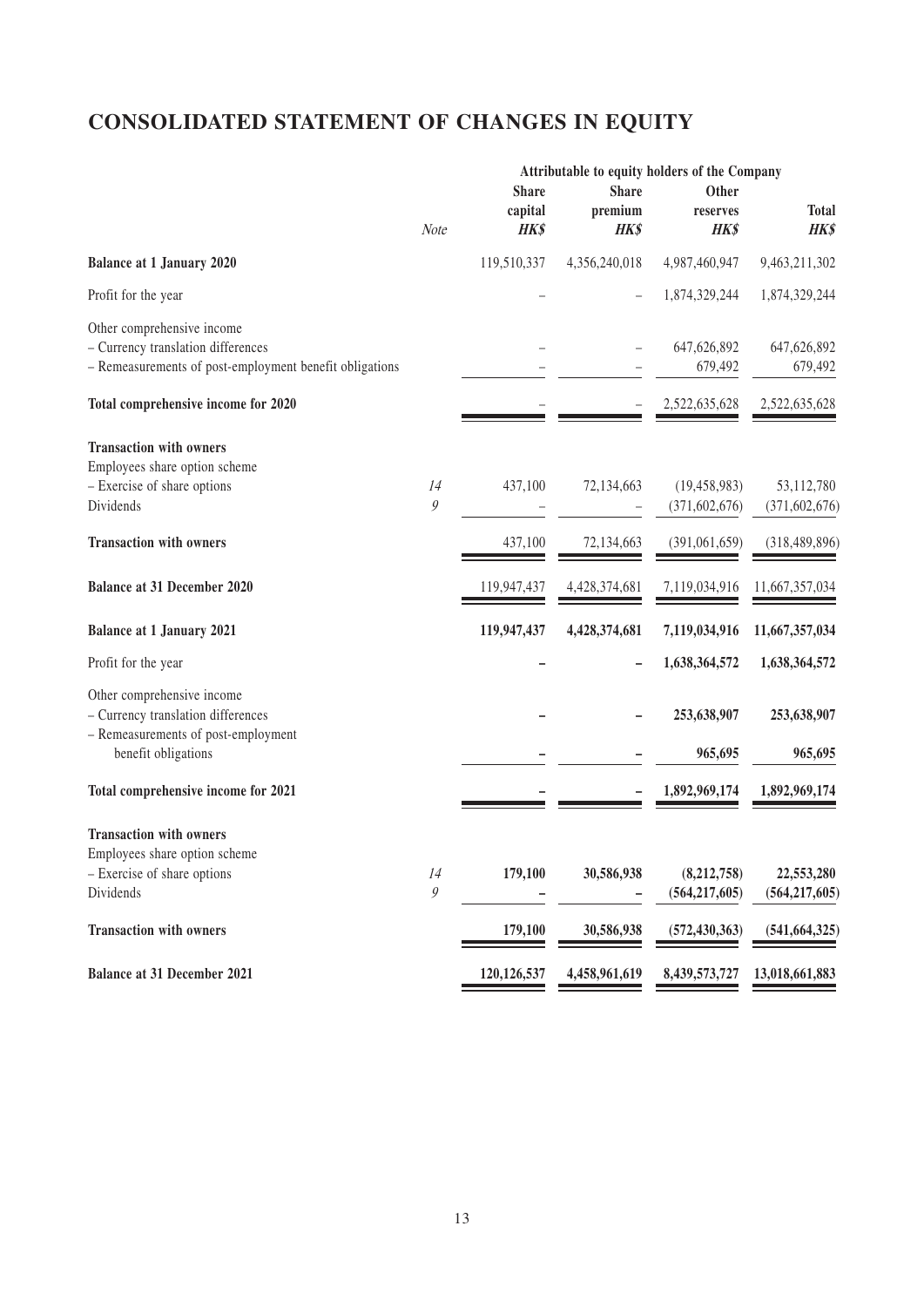# **CONSOLIDATED STATEMENT OF CASH FLOWS**

|                                                                                    |             | For the year ended 31 December |                 |
|------------------------------------------------------------------------------------|-------------|--------------------------------|-----------------|
|                                                                                    |             | 2021                           | 2020            |
|                                                                                    | <b>Note</b> | <b>HK\$</b>                    | HK\$            |
| Cash flows generated from operating activities:                                    |             |                                |                 |
| - cash generated from operations                                                   |             | 3,248,162,616                  | 2,660,011,591   |
| - interest paid                                                                    |             | (142, 354, 855)                | (157, 994, 209) |
| - income tax paid                                                                  |             | (460, 101, 528)                | (497, 950, 753) |
| Net cash generated from operating activities                                       |             | 2,645,706,233                  | 2,004,066,629   |
| Cash flows used in investing activities:                                           |             |                                |                 |
| - purchase of property, plant and equipment                                        |             | (1,754,822,545)                | (1,696,960,144) |
| - proceeds from disposal of property, plant and                                    |             |                                |                 |
| equipment and investment properties                                                |             | 13,287,221                     | 20, 115, 253    |
| - proceeds from government grants                                                  |             | 8,349,603                      | 23,898,265      |
| - payment for land use rights                                                      | 11          | (129, 570)                     | (55,812,366)    |
| - purchase of intangible assets                                                    |             | (45,342,506)                   | (33,743,898)    |
| - interest received                                                                | 6           | 19,179,882                     | 17,254,406      |
| Net cash used in investing activities                                              |             | (1,759,477,915)                | (1,725,248,484) |
| Cash flows used in financing activities:                                           |             |                                |                 |
| - proceeds from shares issued                                                      |             | 22,553,280                     | 53, 112, 780    |
| - proceeds from borrowings                                                         |             | 5, 323, 737, 713               | 3,825,330,674   |
| - proceeds from loans from a related party                                         |             | 600,000,000                    |                 |
| - repayments of borrowings                                                         |             | (5,935,590,167)                | (2,581,214,577) |
| - repayments of loans from a related party                                         |             |                                | (880, 116, 846) |
| - dividends paid                                                                   | 9           | (564, 217, 605)                | (371, 602, 676) |
| - lease payments for right-of-use assets<br>excluding land use rights              | 11          | (84, 857, 326)                 | (76, 598, 409)  |
|                                                                                    |             |                                |                 |
| Net cash used in financing activities                                              |             | (638, 374, 105)                | (31,089,054)    |
| Net increase in cash and cash equivalents                                          |             | 247,854,213                    | 247,729,091     |
| Effect of foreign exchange rate changes<br>Cash and cash equivalents, beginning of |             | 28,074,147                     | 41,282,792      |
| the year                                                                           |             | 749,399,329                    | 460, 387, 446   |
| Cash and cash equivalents, end of the year                                         |             | 1,025,327,689                  | 749,399,329     |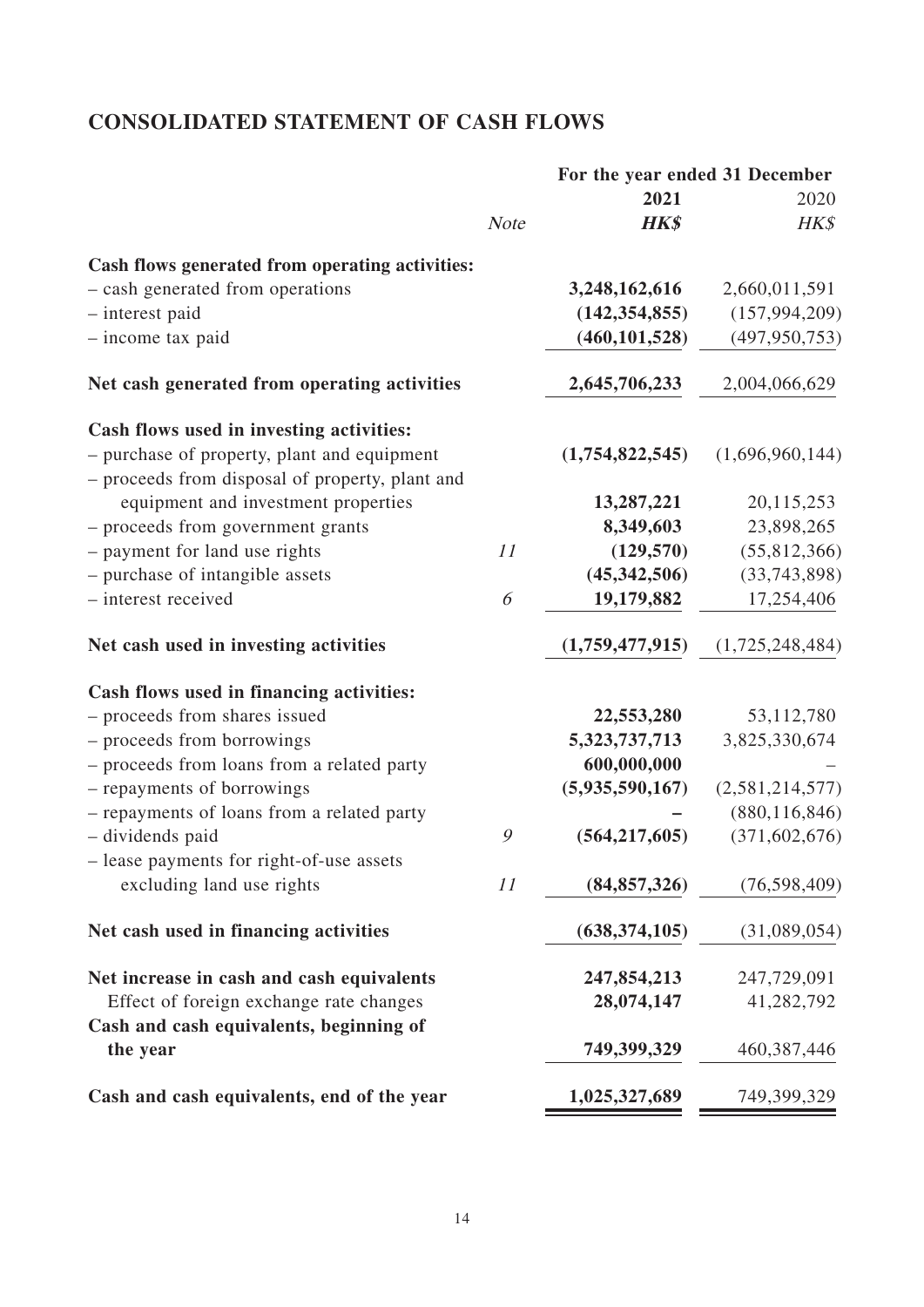# **NOTES TO THE CONSOLIDATED FINANCIAL STATEMENTS FOR THE YEAR ENDED 31 DECEMBER 2021**

#### **1 GENERAL INFORMATION**

Vinda International Holdings Limited (the "Company") was incorporated on 17 August 1999 in the Cayman Islands with limited liability under the Companies Law, Cap 22 (Law 3 of 1961, as consolidated and revised) of the Cayman Islands.

The Company acts as an investment holding company and provides management as well as financial support services to its subsidiaries. The Company and its subsidiaries are collectively referred to as the "Group". The principal activities of the Group are manufacturing and sale of household paper products and personal care products.

The Company's shares have been listed on The Stock Exchange of Hong Kong Limited since 10 July 2007.

Essity Aktiebolag (publ) ("Essity") is the ultimate holding company of the Group.

The address of the Company's registered office is Cricket Square, Hutchins Drive, P.O. Box 2681, Grand Cayman KY1-1111, Cayman Islands.

These consolidated financial statements are presented in Hong Kong dollar ("HK\$") unless otherwise stated. These consolidated financial statements have been approved for issue by the Board of Directors on 25 January 2022.

#### **2 BASIS OF PREPARATION**

The consolidated financial statements of the Group have been prepared in accordance with all applicable Hong Kong Financial Reporting Standards ("HKFRSs") and the disclosure requirements of the Hong Kong Companies Ordinance Cap. 622. The consolidated financial statements have been prepared under the historical cost convention, as modified by the revaluation of other non-current liabilities and plan assets of defined benefit pension plans, which are measured at fair value.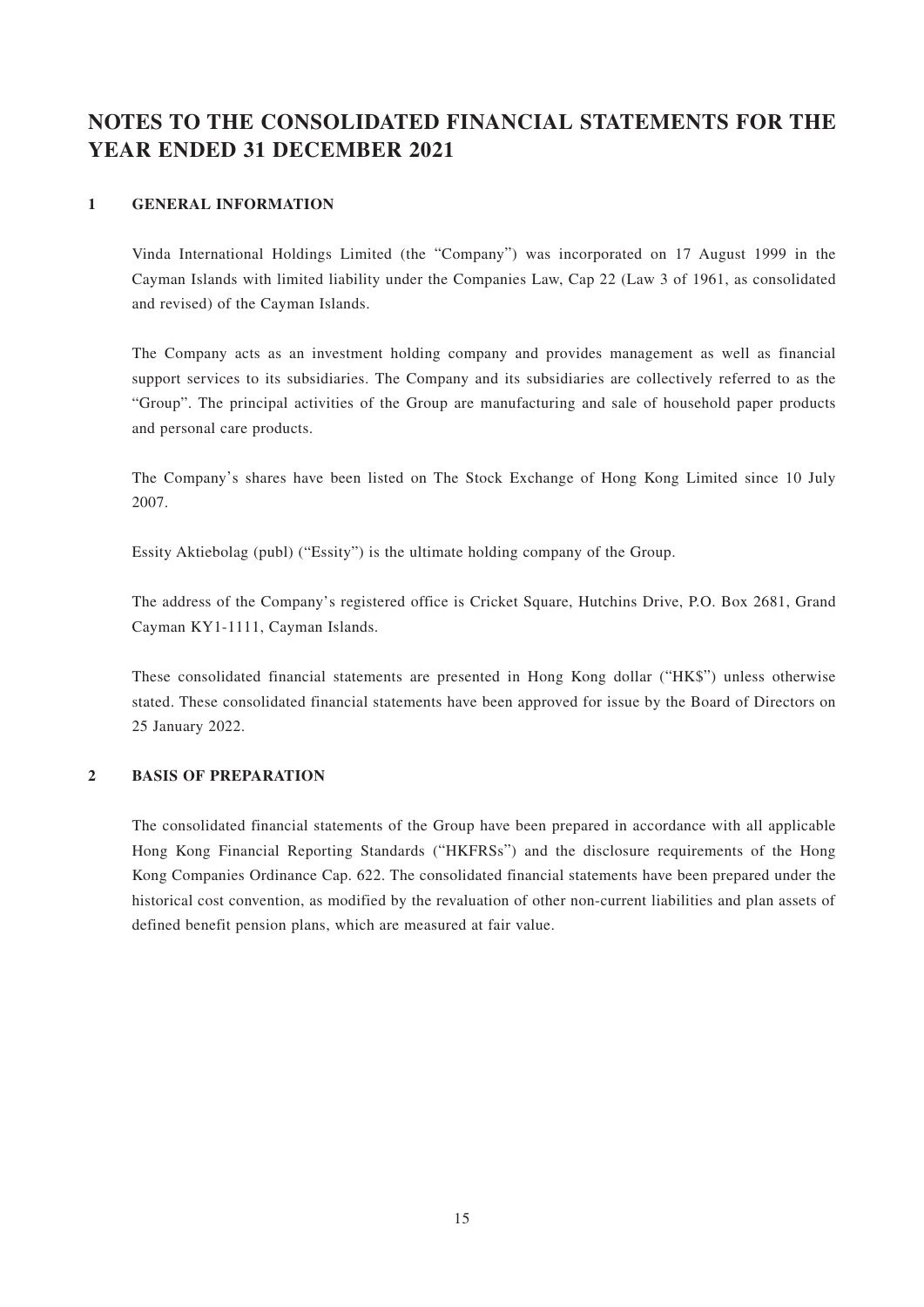#### **3 CHANGES IN ACCOUNTING POLICY AND DISCLOSURES**

(a) A number of new or amended standards became applicable for the current reporting period. The Group did not change its accounting policies or make retrospective adjustments as a result of adopting these standards.

|                       |                                          | <b>Effective for</b><br>annual periods<br>beginning on or after |
|-----------------------|------------------------------------------|-----------------------------------------------------------------|
| HKFRS 9, HKAS 39,     | Interest Rate Benchmark Reform – Phase 2 | 1 January 2021                                                  |
| HKFRS 7, HKFRS 4 and  |                                          |                                                                 |
| HKFRS 16 (Amendments) |                                          |                                                                 |
| HKFRS 16 (Amendments) | Covid-19-related Rent Concessions        | 1 April 2021                                                    |

(b) Certain new accounting standards and interpretations have been published that are not mandatory for the year ended 31 December 2021 and have not been early adopted by the Group. These standards are not expected to have a material impact on the Group in the current or future reporting periods and on foreseeable future transactions.

|                           |                                                                                                                                       | <b>Effective for</b><br>annual periods<br>beginning on or after |
|---------------------------|---------------------------------------------------------------------------------------------------------------------------------------|-----------------------------------------------------------------|
| HKAS 16 (Amendments)      | Property, Plant and Equipment: Proceeds<br>before intended use                                                                        | 1 January 2022                                                  |
| HKAS 37 (Amendments)      | Onerous Contracts – Cost of Fulfilling a Contract                                                                                     | 1 January 2022                                                  |
| HKFRS 3 (Amendments)      | Reference to the Conceptual Framework                                                                                                 | 1 January 2022                                                  |
| AG 5 (Revised)            | Merger Accounting for<br><b>Common Control Combinations</b>                                                                           | 1 January 2022                                                  |
| HKAS 1 (Amendments)       | Classification of Liabilities as<br>Current or Non-current                                                                            | 1 January 2023                                                  |
| HKAS 12 (Amendments)      | Deferred Tax related to Assets and Liabilities<br>arising from a Single Transaction                                                   | 1 January 2023                                                  |
| HKFRS 8 (Amendments)      | Definition of Accounting Estimates                                                                                                    | 1 January 2023                                                  |
| <b>HKFRS 17</b>           | Insurance contracts                                                                                                                   | 1 January 2023                                                  |
| HK Int 5 (2020)           | Presentation of Financial Statements -<br>Classification by the Borrower of a Term Loan<br>that Contains a Repayment on Demand Clause | 1 January 2023                                                  |
| HKFRS 10 and HKAS 28      | Sale or contribution of assets between                                                                                                | To be determined                                                |
| (Amendments)              | an investor and its associate or joint venture                                                                                        |                                                                 |
| Annual Improvements to    |                                                                                                                                       | 1 January 2022                                                  |
| HKFRS Standards 2018-2020 |                                                                                                                                       |                                                                 |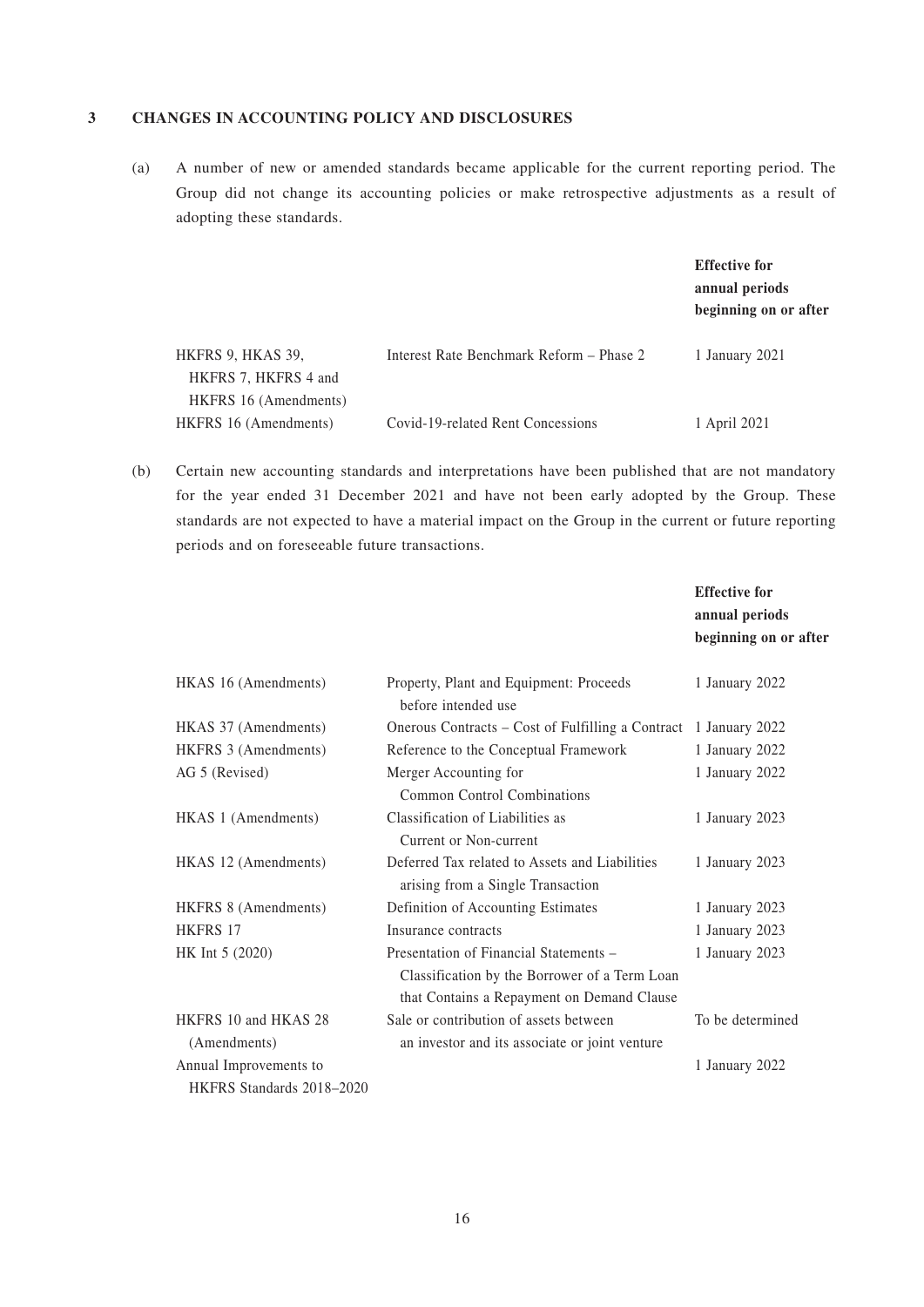#### **4 SEGMENT INFORMATION**

#### **(a) Description of segments and principal activities**

The chief operating decision-maker has been identified as the executive committee, which comprises all executive directors. The executive committee reviews the Group's internal reporting in order to assess performance and allocate resources.

The executive committee has determined that no geographical segment information is presented as management reviews the business performance primarily based on type of business, not geographically. Instead, the executive committee assesses the performance of household paper products and personal care products.

The executive committee assesses the performance of the operating segments based on a measure of segment results without considering amortisation of trademarks, licences and contractual customer relationships, other income and losses, unallocated costs, finance income/(costs) and income tax expense which is consistent with that in the annual consolidated financial statements. Unallocated costs are mainly the central expenses.

Sales between segments are carried out on terms equivalent to those that prevail in arm's length transactions. The revenue from external parties reported to the executive committee is measured in a manner consistent with that in the annual consolidated statement of comprehensive income.

The Company is domiciled in the HKSAR. The amount of Group's external revenue based on delivery destination are analysed as follows:

|                | For the year ended 31 December |                |  |
|----------------|--------------------------------|----------------|--|
|                | 2021                           | 2020           |  |
|                | <b>HK\$</b>                    | HK\$           |  |
| Mainland China | 14,448,818,216                 | 12,416,201,513 |  |
| Malaysia       | 1,577,175,716                  | 1,475,010,423  |  |
| <b>HKSAR</b>   | 1,170,906,668                  | 1,155,914,331  |  |
| Japan          | 400,262,446                    | 383,899,986    |  |
| Chinese Taiwan | 335,786,459                    | 326,492,953    |  |
| Others         | 742,789,953                    | 754, 157, 566  |  |
| Total revenue  | 18,675,739,458                 | 16,511,676,772 |  |
|                |                                |                |  |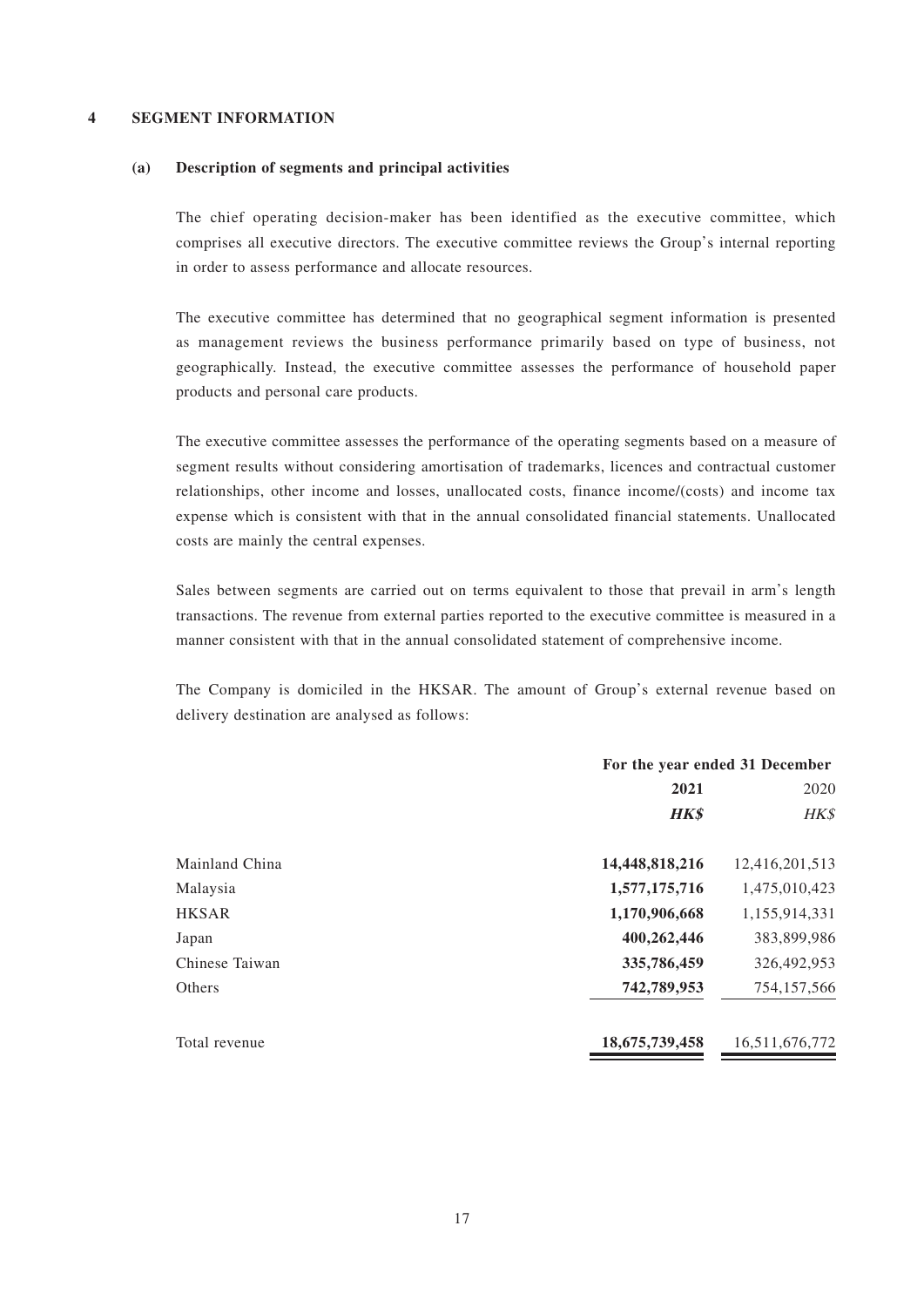# **(a) Description of segments and principal activities (Continued)**

The total non-current assets are analysed as follows:

|                                                  | As at 31 December |                |
|--------------------------------------------------|-------------------|----------------|
|                                                  | 2021              | 2020           |
|                                                  | <b>HK\$</b>       | HK\$           |
| Total non-current assets other than deferred     |                   |                |
| income tax assets and investment in an associate |                   |                |
| - Mainland China                                 | 11,396,068,217    | 10,262,988,103 |
| - HKSAR and overseas                             | 3,854,229,985     | 3,970,078,552  |
| Deferred income tax assets                       | 568, 181, 251     | 515,206,860    |
| Investment in an associate                       | 2,122,690         | 2,347,777      |
| Total non-current assets                         | 15,820,602,143    | 14,750,621,292 |

Additions to non-current assets comprise additions to property, plant and equipment, right-of-use assets and intangible assets.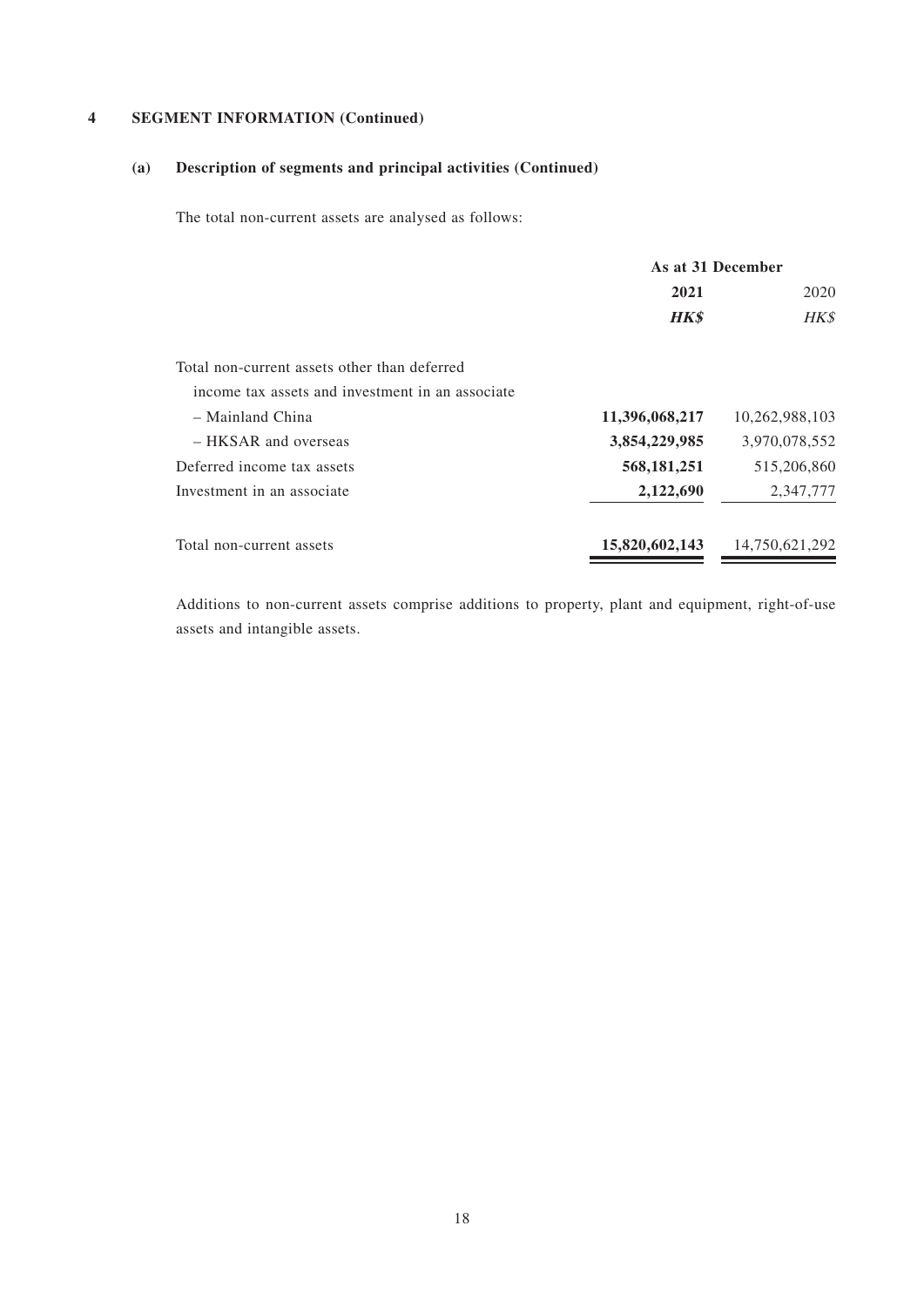# **(b) Segment profit or loss**

| For the year ended 31 December 2021 |                                                                       |                                                         |
|-------------------------------------|-----------------------------------------------------------------------|---------------------------------------------------------|
|                                     | <b>Personal</b>                                                       |                                                         |
| paper products                      |                                                                       | <b>Total</b>                                            |
| HK\$                                |                                                                       | HK\$                                                    |
| 15,500,824,803                      | 3,174,914,655                                                         | 18,675,739,458                                          |
| 1,918,813,539                       | 182,742,275                                                           | 2,101,555,814                                           |
|                                     |                                                                       |                                                         |
| (10, 942, 961)                      | (57, 634, 147)                                                        | (68, 577, 108)                                          |
| 1,907,870,578                       | 125, 108, 128                                                         | 2,032,978,706                                           |
|                                     |                                                                       | 101,696,044                                             |
|                                     |                                                                       | (91, 188, 954)                                          |
|                                     |                                                                       | 2,043,485,796                                           |
|                                     |                                                                       | (93, 686, 208)                                          |
|                                     |                                                                       | (225,086)                                               |
|                                     |                                                                       | 1,949,574,502                                           |
|                                     |                                                                       | (311, 209, 930)                                         |
|                                     |                                                                       | 1,638,364,572                                           |
|                                     |                                                                       |                                                         |
|                                     | (127, 655, 413)                                                       | (1,027,135,674)                                         |
|                                     |                                                                       | (105, 992, 748)                                         |
|                                     |                                                                       |                                                         |
|                                     |                                                                       |                                                         |
|                                     |                                                                       | (115,089,003)                                           |
| 1,741,646,297                       | 286,497,975                                                           | 2,028,144,272                                           |
|                                     | <b>Household</b><br>(899, 480, 261)<br>(75, 388, 138)<br>(49,735,827) | care products<br>HK\$<br>(30,604,610)<br>(65, 353, 176) |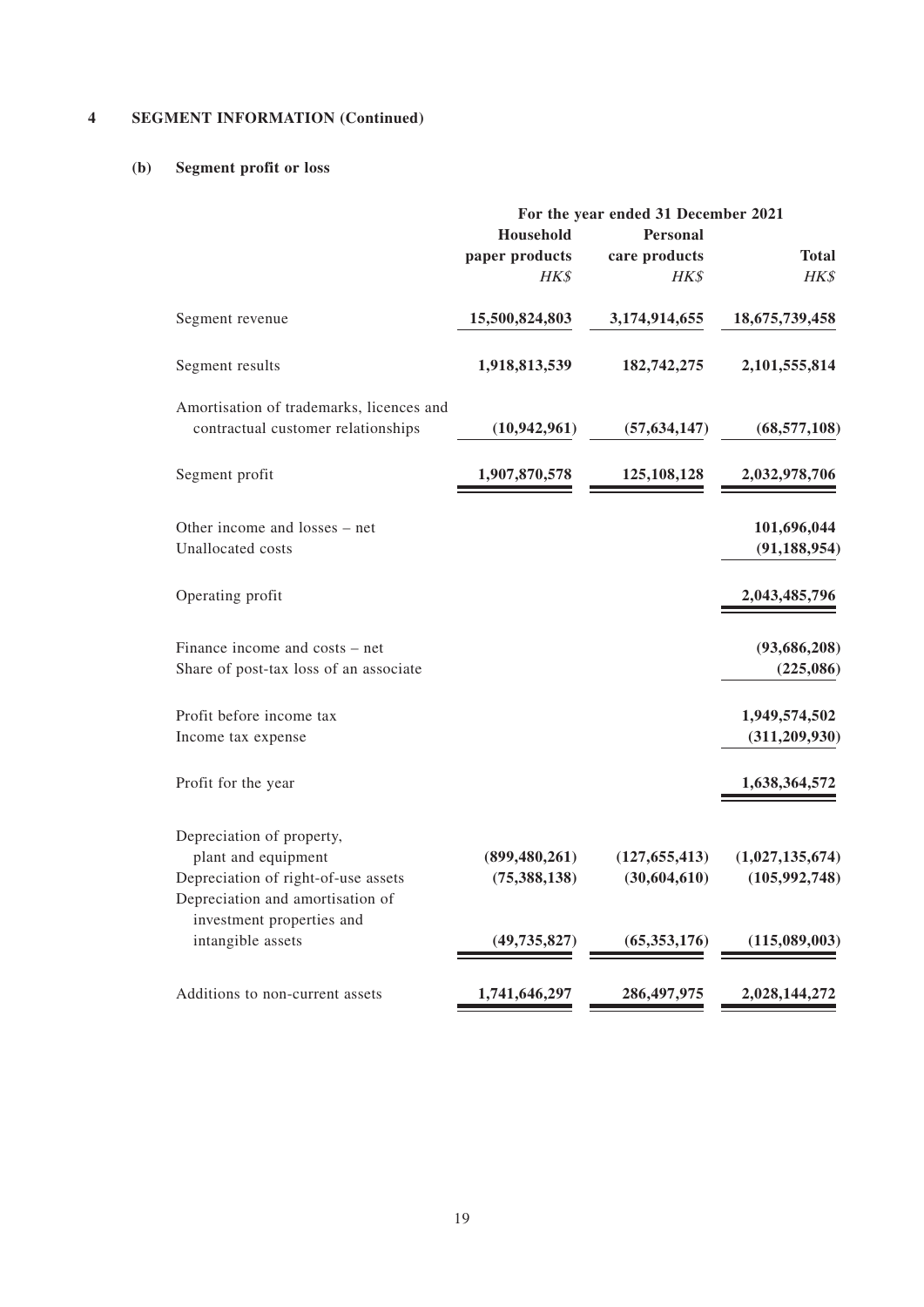#### **(b) Segment profit or loss (Continued)**

|                                                                                                                             | For the year ended 31 December 2020 |                                   |                                   |  |
|-----------------------------------------------------------------------------------------------------------------------------|-------------------------------------|-----------------------------------|-----------------------------------|--|
|                                                                                                                             | Household<br>paper products<br>HK\$ | Personal<br>care products<br>HK\$ | Total<br>HK\$                     |  |
| Segment revenue                                                                                                             | 13,608,165,710                      | 2,903,511,062                     | 16,511,676,772                    |  |
| Segment results                                                                                                             | 2,245,662,719                       | 308,875,706                       | 2,554,538,425                     |  |
| Amortisation of trademarks, licences and<br>contractual customer relationships                                              | (10, 862, 821)                      | (56,328,537)                      | (67, 191, 358)                    |  |
| Segment profit                                                                                                              | 2,234,799,898                       | 252,547,169                       | 2,487,347,067                     |  |
| Other income and losses - net<br>Unallocated costs                                                                          |                                     |                                   | 141,770,328<br>(176, 423, 574)    |  |
| Operating profit                                                                                                            |                                     |                                   | 2,452,693,821                     |  |
| Finance income and costs – net<br>Share of post-tax loss of an associate                                                    |                                     |                                   | (126, 180, 098)<br>(177, 842)     |  |
| Profit before income tax<br>Income tax expense                                                                              |                                     |                                   | 2,326,335,881<br>(452,006,637)    |  |
| Profit for the year                                                                                                         |                                     |                                   | 1,874,329,244                     |  |
| Depreciation of property,<br>plant and equipment<br>Depreciation of right-of-use assets<br>Depreciation and amortisation of | (808, 646, 143)<br>(68, 221, 345)   | (125, 843, 725)<br>(30, 343, 873) | (934, 489, 868)<br>(98, 565, 218) |  |
| investment properties and<br>intangible assets                                                                              | (52,806,944)                        | (62, 575, 582)                    | (115, 382, 526)                   |  |
| Additions to non-current assets                                                                                             | 1,463,932,264                       | 418,600,831                       | 1,882,533,095                     |  |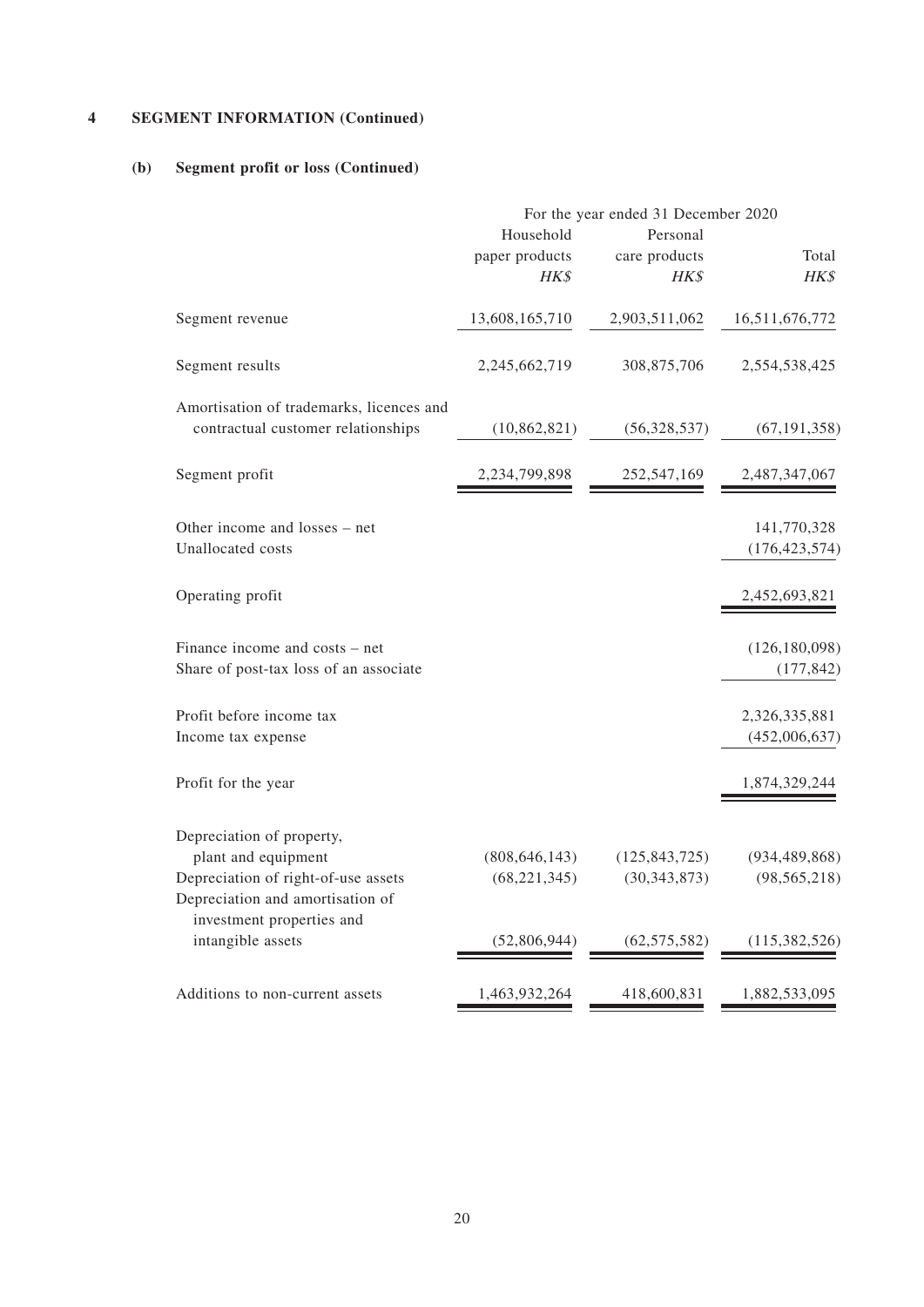#### **(c) Segment assets and liabilities**

|                                 | As at 31 December 2021 |               |                |  |
|---------------------------------|------------------------|---------------|----------------|--|
|                                 | <b>Household</b>       | Personal      |                |  |
|                                 | paper products         | care products | Total          |  |
|                                 | HK\$                   | <b>HK\$</b>   | HK\$           |  |
| Segment assets                  | 18,810,193,410         | 4,788,019,123 | 23,598,212,533 |  |
| Deferred income tax assets      |                        |               | 568, 181, 251  |  |
| Investment in an associate      |                        |               | 2,122,690      |  |
| Prepaid income tax recoverable  |                        |               | 12,454,816     |  |
| <b>Total assets</b>             |                        |               | 24,180,971,290 |  |
| Segment liabilities             | 9,640,111,933          | 1,204,878,085 | 10,844,990,018 |  |
| Deferred income tax liabilities |                        |               | 198,190,965    |  |
| Current income tax liabilities  |                        |               | 119,128,424    |  |

# **Total liabilities 11,162,309,407**

|                                 |                                     | As at 31 December 2020            |                |
|---------------------------------|-------------------------------------|-----------------------------------|----------------|
|                                 | Household<br>paper products<br>HK\$ | Personal<br>care products<br>HK\$ | Total<br>HK\$  |
| Segment assets                  | 18,057,332,014                      | 4,542,129,604                     | 22,599,461,618 |
| Deferred income tax assets      |                                     |                                   | 515,206,860    |
| Investment in an associate      |                                     |                                   | 2,347,777      |
| Prepaid income tax recoverable  |                                     |                                   | 4,585,345      |
| <b>Total assets</b>             |                                     |                                   | 23,121,601,600 |
| Segment liabilities             | 9,903,485,454                       | 1,135,198,093                     | 11,038,683,547 |
| Deferred income tax liabilities |                                     |                                   | 200,344,900    |
| Current income tax liabilities  |                                     |                                   | 215,216,119    |
|                                 |                                     |                                   |                |
| <b>Total liabilities</b>        |                                     |                                   | 11,454,244,566 |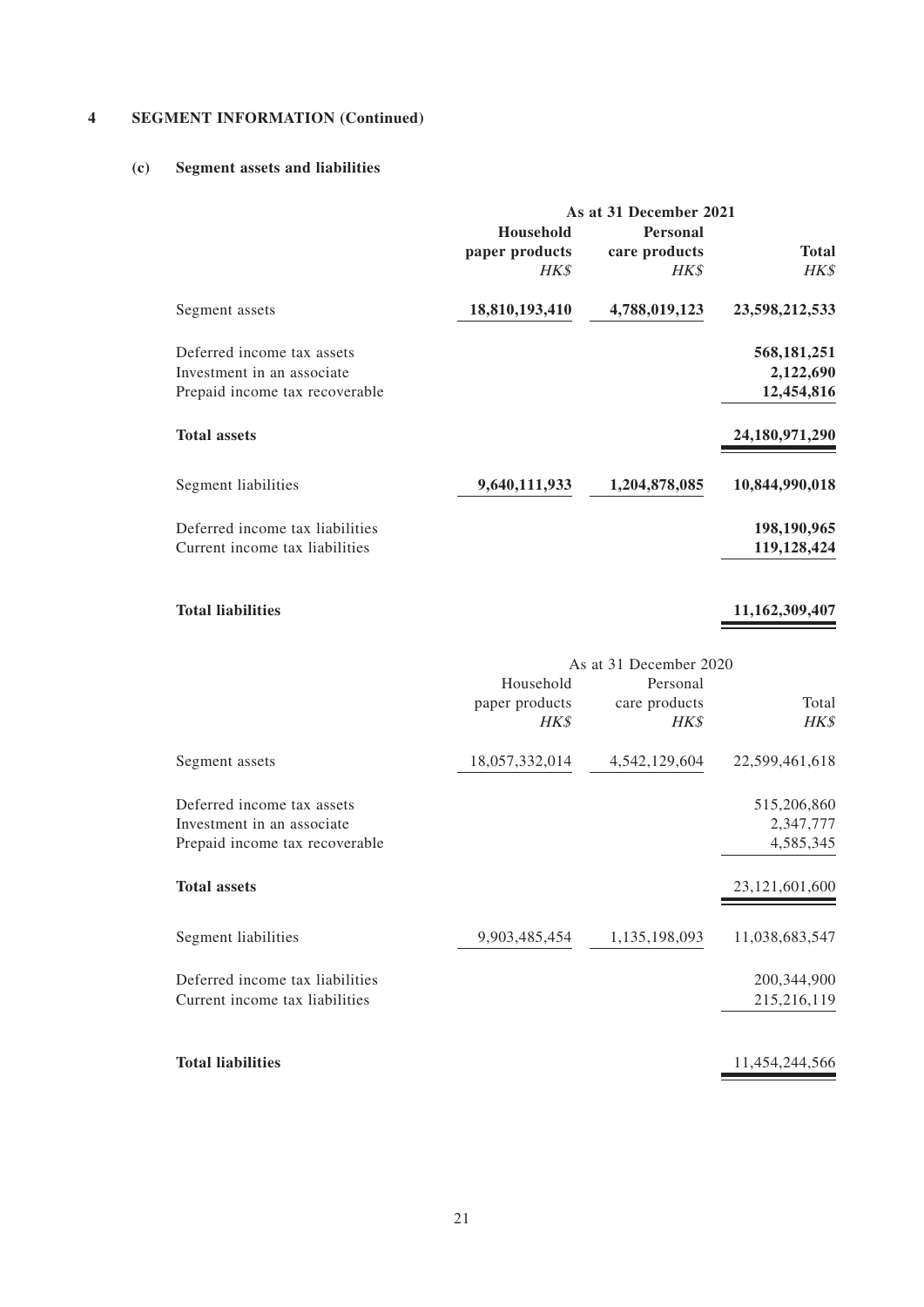### **5 EXPENSES BY NATURE**

|                                                                  | For the year ended 31 December |                |
|------------------------------------------------------------------|--------------------------------|----------------|
|                                                                  | 2021                           | 2020           |
|                                                                  | <b>HK\$</b>                    | HK\$           |
| Raw materials and trading merchandise consumed                   | 8,585,895,968                  | 7,443,506,707  |
| Staff costs                                                      | 2,079,070,493                  | 1,827,946,573  |
| Promotion expenses                                               | 1,383,937,327                  | 1,058,175,666  |
| Transportation expenses                                          | 1,199,518,982                  | 841,663,431    |
| Utilities                                                        | 1,183,999,286                  | 885,322,610    |
| Depreciation of property, plant and equipment (Note 10)          | 1,027,135,674                  | 934,489,868    |
| Spare parts, repair and maintenance                              | 325,493,752                    | 282,137,014    |
| Advertising costs                                                | 147,595,679                    | 147,406,222    |
| Amortisation of intangible assets (Note 10)                      | 114,926,843                    | 115,201,935    |
| Depreciation of right-of-use assets (Note 11)                    | 105,992,748                    | 98,565,218     |
| Contracted processing expenses                                   | 80,024,804                     | 65,293,522     |
| Short-term and low-value lease expenses (Note 11)                | 72,072,371                     | 69,250,038     |
| Travel and office expenses                                       | 68,254,082                     | 59,897,517     |
| Real estate tax, stamp duty and other taxes                      | 49,168,426                     | 47,945,970     |
| Provision/(reversal of provision) for impairment of receivables  |                                |                |
| (Note $12$ )                                                     | 24,720,800                     | (1,032,625)    |
| Auditor's remuneration                                           | 9,024,079                      | 8,330,727      |
| Bank charges                                                     | 3,454,296                      | 4,833,798      |
| Provision/(reversal of provision) for write-down of inventories  | 2,783,728                      | (25,513,626)   |
| Impairment charge on property, plant and equipment (Note 10)     | 50,186                         | 70,193,435     |
| Other expenses                                                   | 270,830,182                    | 267,139,279    |
| Total cost of sales, selling and marketing costs, administrative |                                |                |
| expenses and net impairment losses on financial assets           | 16,733,949,706                 | 14,200,753,279 |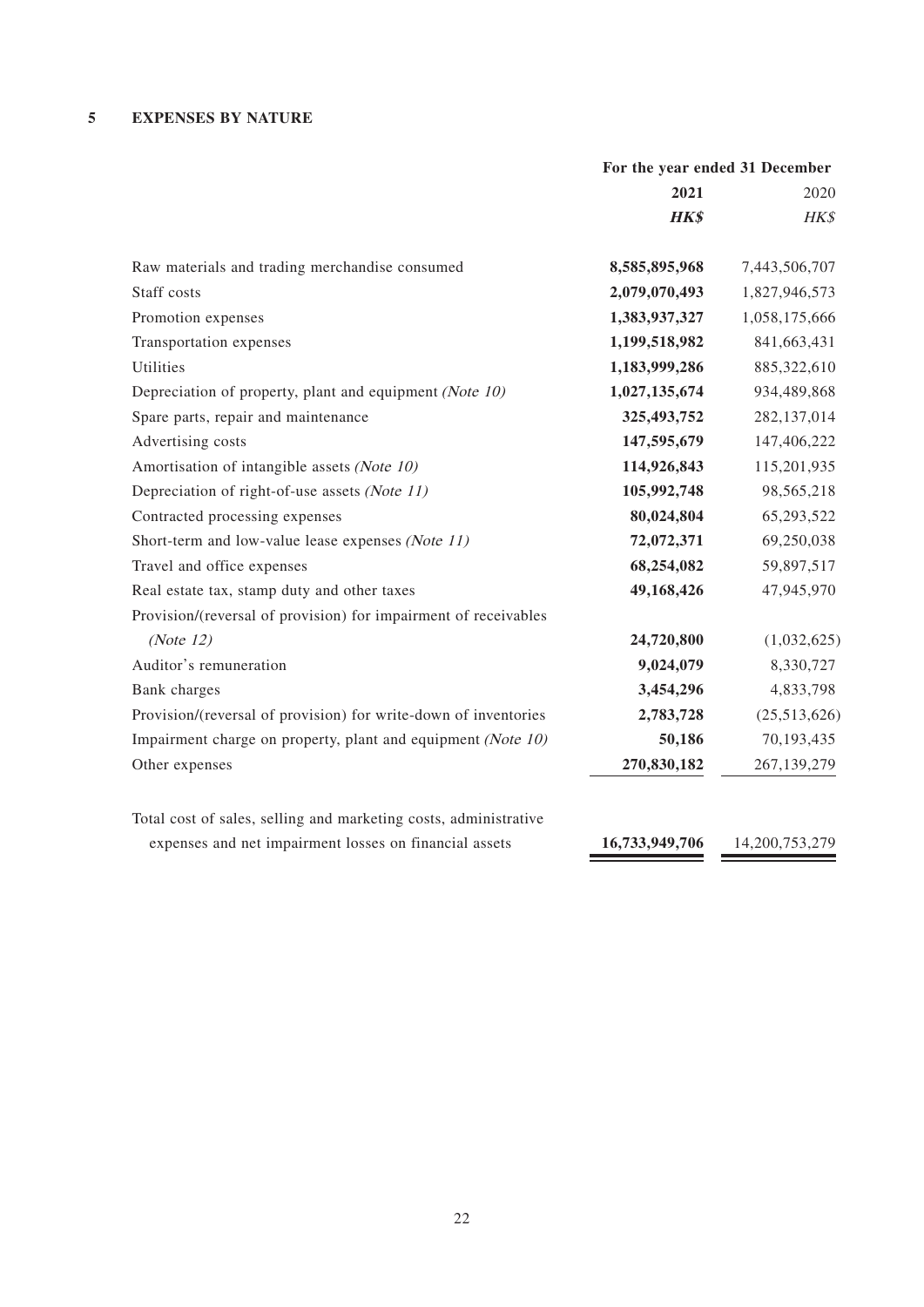#### **6 FINANCE INCOME AND COSTS – NET**

|                                                    | For the year ended 31 December |                 |
|----------------------------------------------------|--------------------------------|-----------------|
|                                                    | 2021                           | 2020            |
|                                                    | <b>HK\$</b>                    | HK\$            |
| Interest expense                                   |                                |                 |
| - borrowings                                       | (105, 374, 539)                | (137, 684, 599) |
| $-$ lease liabilities (Note 11)                    | (7,302,446)                    | (7,429,390)     |
| Foreign exchange $(\text{loss})/\text{gain}$ – net | (189, 105)                     | 1,679,485       |
| Interest income                                    |                                |                 |
| - bank deposits                                    | 19,179,882                     | 17,254,406      |
| Net finance costs                                  | (93,686,208)                   | (126, 180, 098) |

#### **7 INCOME TAX EXPENSE**

The applicable corporate income tax rates for the HKSAR, Malaysia and Chinese Taiwan subsidiaries are 16.5%, 24% and 20% respectively. The applicable corporate income tax rate for Mainland China subsidiaries is 25% except for subsidiaries which are qualified as High and New Technology Enterprises ("HNTE") and would be entitled to enjoy a beneficial tax rate of 15%. The subsidiaries in Mainland China may additionally deduct 100% of qualified research and development expenses ("R&D") when calculating the taxable income.

|                                        | For the year ended 31 December |                |
|----------------------------------------|--------------------------------|----------------|
|                                        | 2021                           | 2020           |
|                                        | <b>HK\$</b>                    | HK\$           |
| Current income tax                     |                                |                |
| - HKSAR and overseas profits tax       | 160,745,247                    | 170,100,577    |
| $-$ Mainland China income tax          | 188,408,318                    | 302,656,655    |
| - Tax filing difference for prior year | (4,825,022)                    | 1,784,324      |
| Deferred income tax                    | (41, 285, 431)                 | (27, 607, 890) |
| Withholding tax                        | 8,166,818                      | 5,072,971      |
|                                        | 311,209,930                    | 452,006,637    |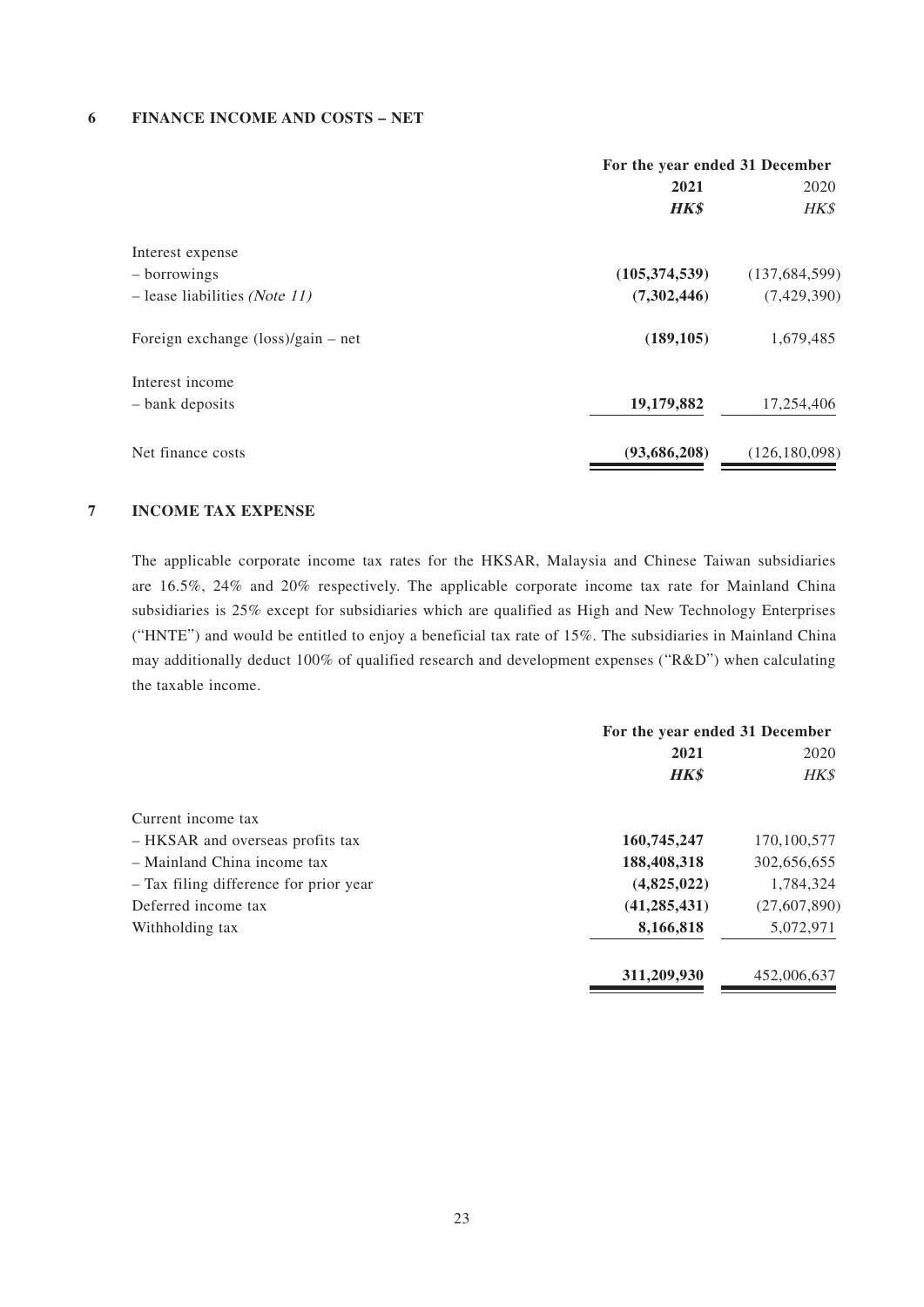#### **8 EARNINGS PER SHARE**

#### **(a) Basic**

Basic earnings per share is calculated by dividing the profit attributable to equity holders of the Company by the weighted average numbers of ordinary shares in issue during the year.

|                                                               | For the year ended 31 December |               |
|---------------------------------------------------------------|--------------------------------|---------------|
|                                                               | 2021                           | 2020          |
| Profit attributable to equity holders of the Company $(HK\$ ) | 1,638,364,572                  | 1,874,329,244 |
| Weighted average number of ordinary shares issued             | 1,200,503,307                  | 1,197,868,874 |
| Basic earnings per share <i>(HK\$ per share)</i>              | 1.365                          | 1.565         |

#### **(b) Diluted**

Diluted earnings per share is calculated by adjusting the weighted average number of ordinary shares outstanding to assume conversion of all dilutive potential ordinary shares. The Company's potentially dilutive ordinary shares comprised of share options.

|                                                               | For the year ended 31 December |               |
|---------------------------------------------------------------|--------------------------------|---------------|
|                                                               | 2021                           | 2020          |
| Profit attributable to equity holders of the Company $(HK\$ ) | 1,638,364,572                  | 1,874,329,244 |
| Weighted average number of ordinary shares issued             | 1,200,503,307                  | 1,197,868,874 |
| Adjustments for share options                                 | 1,196,259                      | 2,370,139     |
| Weighted average number of ordinary shares for diluted        |                                |               |
| earnings per share                                            | 1,201,699,566                  | 1,200,239,013 |
| Diluted earnings per share (HK\$ per share)                   | 1.363                          | 1.562         |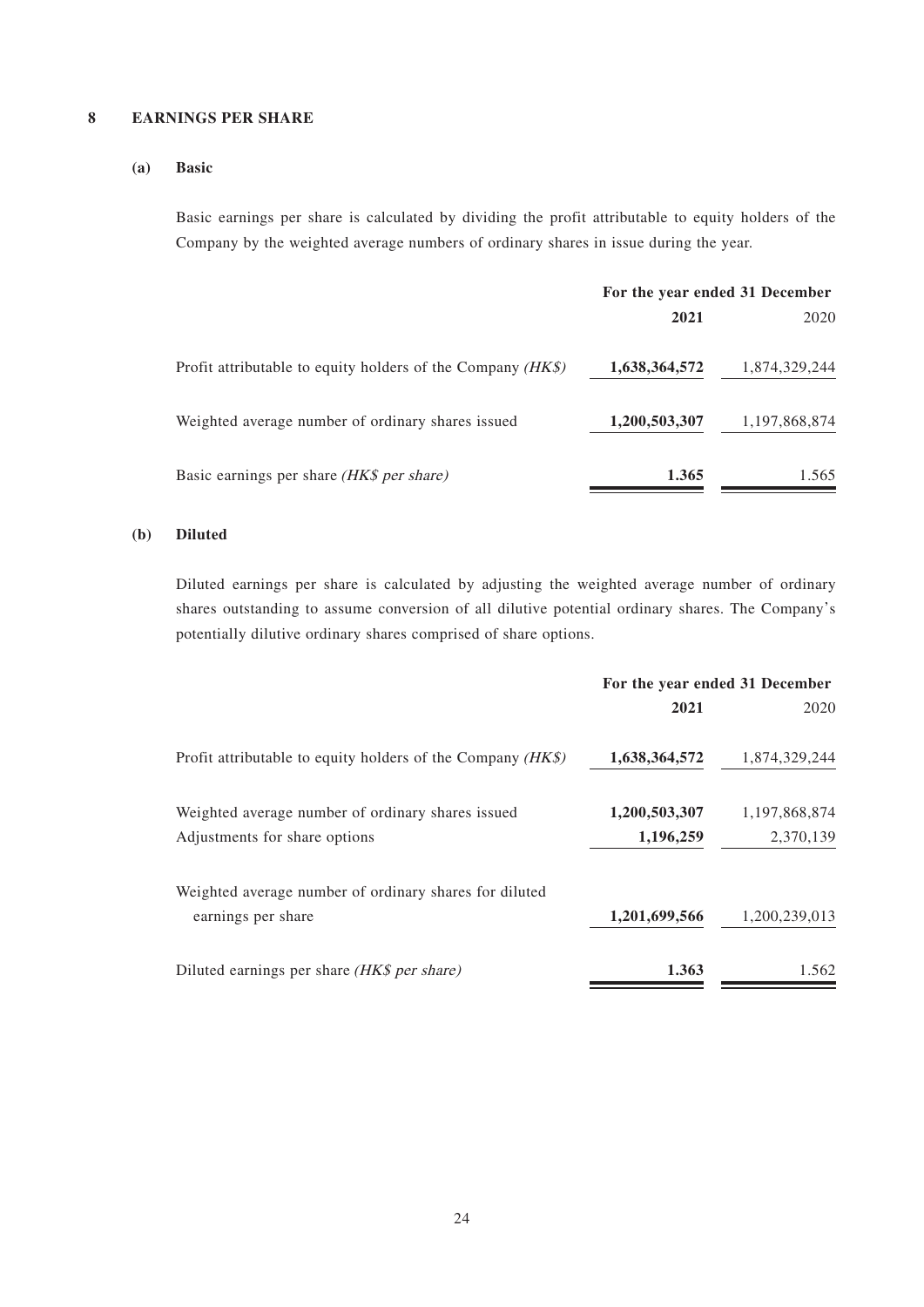#### **9 DIVIDENDS**

|                                                      | 2021        | 2020        |
|------------------------------------------------------|-------------|-------------|
|                                                      | <b>HK\$</b> | HK\$        |
| Interim dividend paid of HK\$0.10 (2020: HK\$0.10)   |             |             |
| per ordinary share                                   | 120,088,337 | 119,918,437 |
| Proposed final dividend of HK\$0.40 (2020: HK\$0.37) |             |             |
| per ordinary share                                   | 480,506,149 | 443,805,518 |
|                                                      | 600,594,486 | 563,723,955 |

On 25 January 2022, the Board of Directors proposed a final dividend in respect of the year ended 31 December 2021 of HK\$480,506,149, representing HK\$0.40 per ordinary share. Such dividend is to be approved by the shareholders at the Annual General Meeting of the Company. These financial statements do not reflect this dividend payable.

The actual final dividends paid for the year ended 31 December 2020 was HK\$444,129,268 based on the 1,200,349,373 issued shares outstanding at that time.

The interim dividends actually paid in 2021 were HK\$120,088,337 based on the number of issued shares outstanding at that time.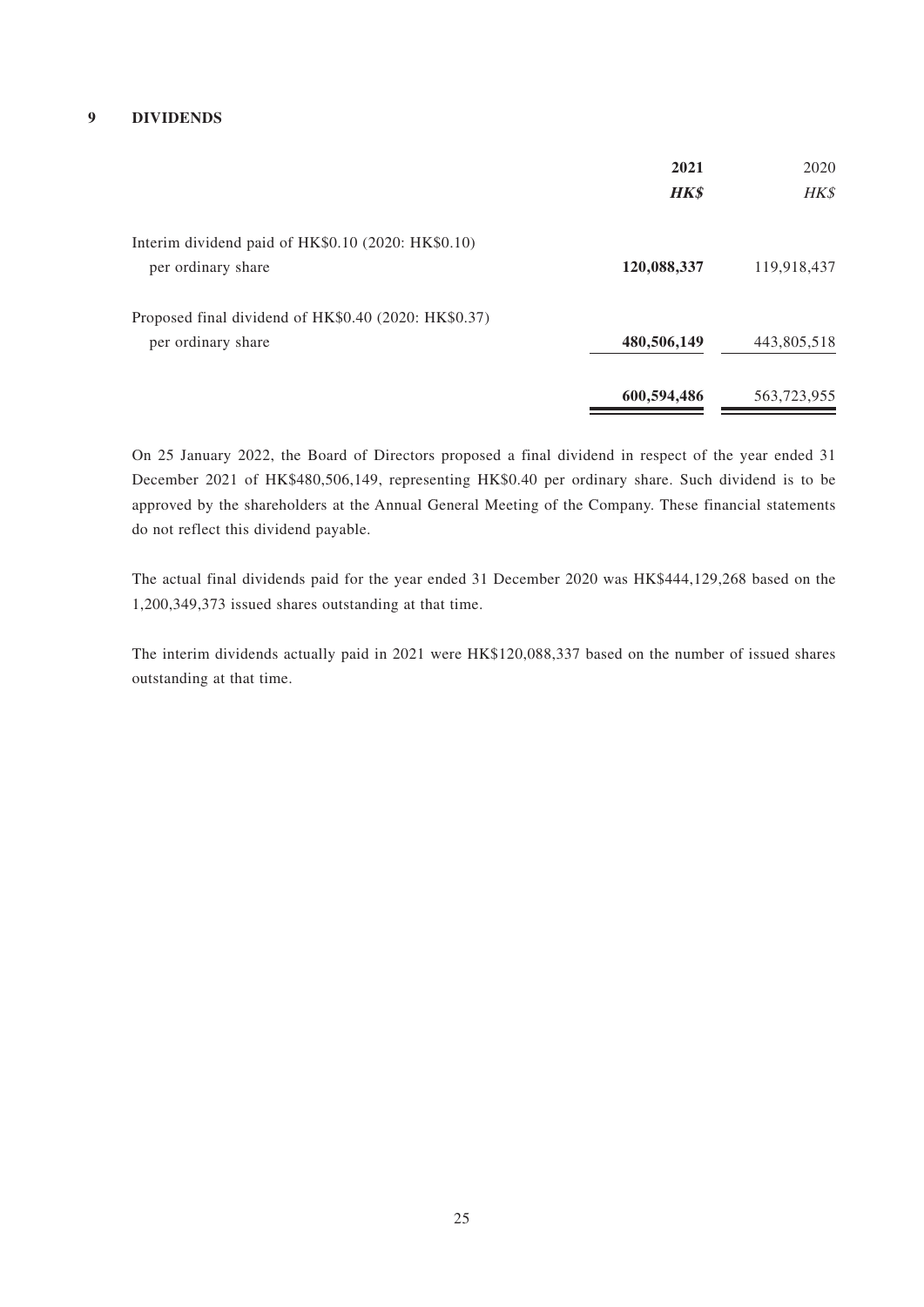#### **10 PROPERTY, PLANT AND EQUIPMENT AND INTANGIBLE ASSETS**

|                                        | Property,                              |                 |
|----------------------------------------|----------------------------------------|-----------------|
|                                        | plant and                              | Intangible      |
|                                        | equipment                              | assets          |
|                                        | HK\$                                   | HK\$            |
| Year ended 31 December 2020            |                                        |                 |
| Opening net book amount                | 8,858,171,961                          | 2,780,086,369   |
| Additions                              | 1,708,087,672                          | 33,743,898      |
| Disposals                              | (4,410,585)                            |                 |
| Depreciation and amortisation (Note 5) | (934, 489, 868)                        | (115, 201, 935) |
| Impairment charges (Note 5)            | (70, 193, 435)                         |                 |
| Exchange differences                   | 560,239,078                            | 47,446,179      |
| Closing net book amount                | $\frac{10,117,404,823}{2,746,074,511}$ |                 |
| Year ended 31 December 2021            |                                        |                 |
| Opening net book amount                | 10,117,404,823                         | 2,746,074,511   |
| Additions                              | 1,900,048,324                          | 45,342,506      |
| Disposals                              | (6,966,887)                            |                 |
| Depreciation and amortisation (Note 5) | (1,027,135,674)                        | (114, 926, 843) |
| Impairment charges (Note 5)            | (50, 186)                              |                 |
| Exchange differences                   | 242,385,113                            | (29, 804, 940)  |
| Closing net book amount                | 11,225,685,513                         | 2,646,685,234   |

During the year ended 31 December 2021, the Group has capitalised borrowing costs amounting to HK\$35,003,102 (2020: HK\$15,801,296) on qualifying assets. Borrowing costs were capitalised at the weighted average rate of its general borrowings of 2.65% (2020: 3.46%).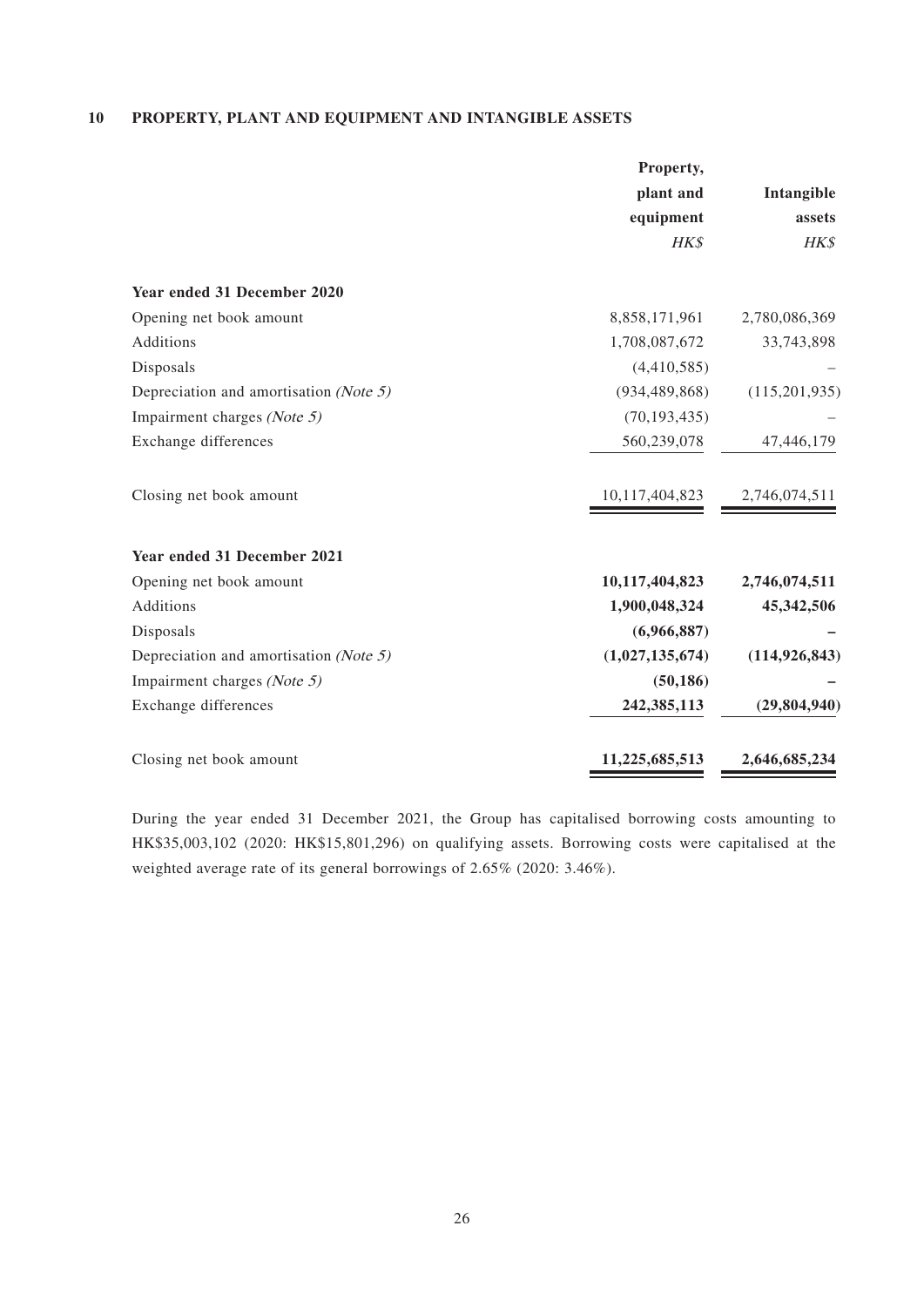#### **11 LEASES**

|                            | As at 31 December |               |
|----------------------------|-------------------|---------------|
|                            | 2021              | 2020          |
|                            | <b>HK\$</b>       | HK\$          |
| <b>Right-of-use assets</b> |                   |               |
| - Land use rights          | 1,174,865,671     | 1,170,098,019 |
| $-$ Buildings              | 199, 192, 476     | 194, 343, 371 |
| - Equipment and others     | 1,447,378         | 1,978,447     |
| Total right-of-use assets  | 1,375,505,525     | 1,366,419,837 |
| <b>Lease liabilities</b>   |                   |               |
| – Current                  | 69,203,205        | 72,363,875    |
| - Non-current              | 135,989,954       | 129,563,570   |
| Total lease liabilities    | 205, 193, 159     | 201,927,445   |

Expenses have been charged to the consolidated statement of comprehensive income as follows:

|                                                | For the year ended 31 December |            |
|------------------------------------------------|--------------------------------|------------|
|                                                | 2021                           | 2020       |
|                                                | <b>HK\$</b>                    | HK\$       |
| Depreciation of right-of-use assets (Note 5)   |                                |            |
| - Land use rights                              | 29, 347, 216                   | 26,383,198 |
| - Buildings                                    | 75, 163, 235                   | 70,620,374 |
| - Equipment and others                         | 1,482,297                      | 1,561,646  |
|                                                | 105,992,748                    | 98,565,218 |
| Interest expense (Note $6$ )                   | 7,302,446                      | 7,429,390  |
| Expense relating to short-term leases          | 71,513,287                     | 68,273,794 |
| Expense relating to leases of low-value assets | 559,084                        | 976,244    |

The cash payments for land use rights, short-term leases, leases of low-value assets and right-of-use assets excluding land use rights were HK\$129,570, HK\$71,513,287, HK\$559,084 and HK\$84,857,326 respectively, totaling HK\$157,059,267 for the year ended 31 December 2021 (2020: HK\$201,660,813).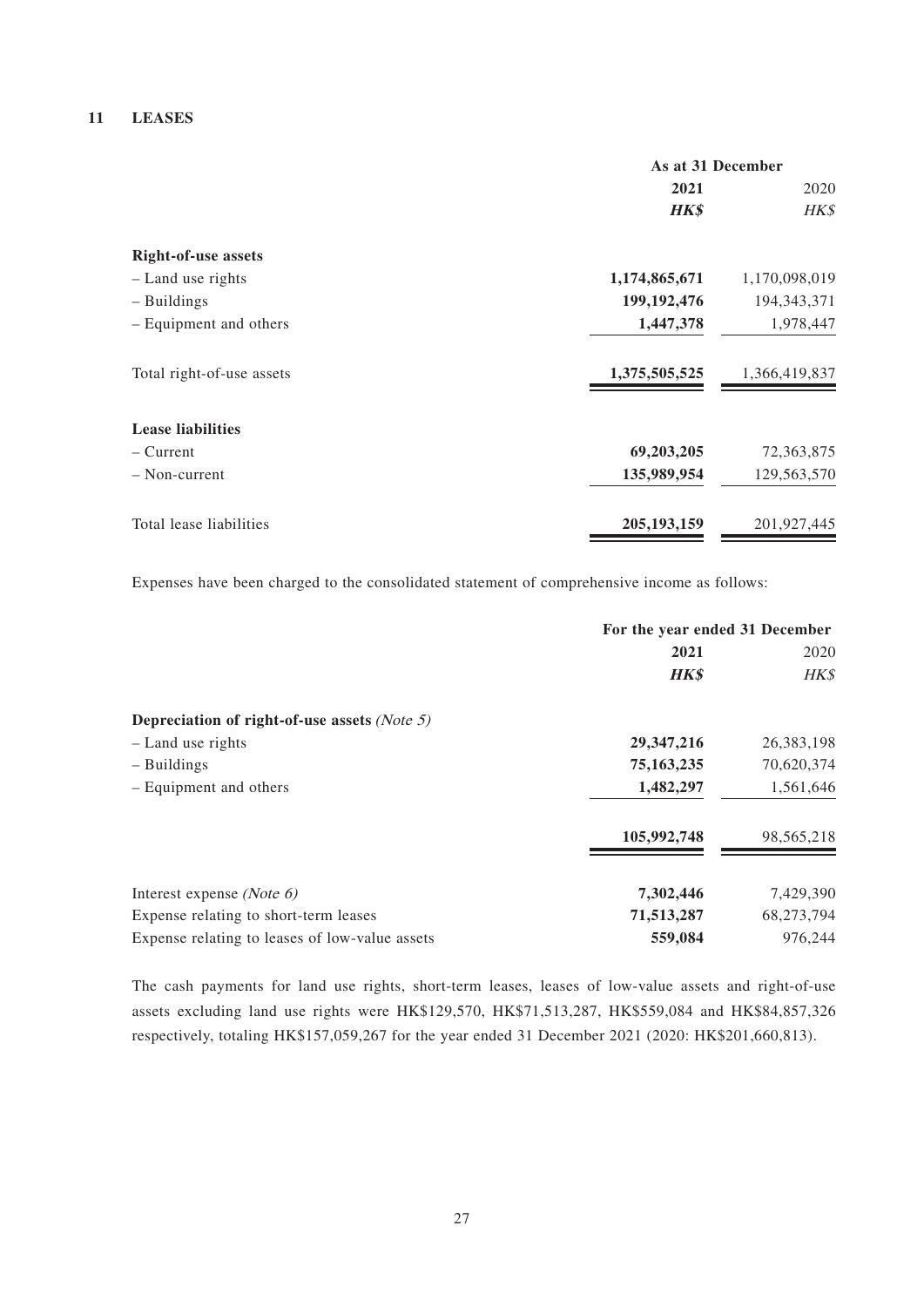# **12 TRADE, NOTES AND OTHER RECEIVABLES AND PREPAYMENTS**

|                                                     | As at 31 December |                |
|-----------------------------------------------------|-------------------|----------------|
|                                                     | 2021              | 2020           |
|                                                     | <b>HK\$</b>       | HK\$           |
| Trade receivables                                   | 2,402,597,765     | 2,451,066,933  |
| Less: Provision for impairment of trade receivables | (49,365,723)      | (25, 495, 088) |
|                                                     | 2,353,232,042     | 2,425,571,845  |
| Notes receivable                                    | 11,215,889        | 9,467,085      |
| Trade and notes receivables                         | 2,364,447,931     | 2,435,038,930  |
| Other receivables                                   |                   |                |
| - creditable input VAT                              | 280,624,225       | 215,439,637    |
| - prepaid income tax recoverable                    | 12,454,816        | 4,585,345      |
| - purchase rebates                                  | 6,032,365         | 2,286,851      |
| - deposits and others                               | 109,821,130       | 80,265,709     |
|                                                     | 408,932,536       | 302,577,542    |
| Prepayments                                         |                   |                |
| - purchase of raw materials                         | 3,713,478         | 1,063,545      |
| - prepaid expenses                                  | 35,688,889        | 28,969,526     |
| - prepayments of utility fee                        | 9,379,221         | 5,301,126      |
| - others                                            | 42,283,858        | 35,686,073     |
|                                                     | 91,065,446        | 71,020,270     |
|                                                     | 2,864,445,913     | 2,808,636,742  |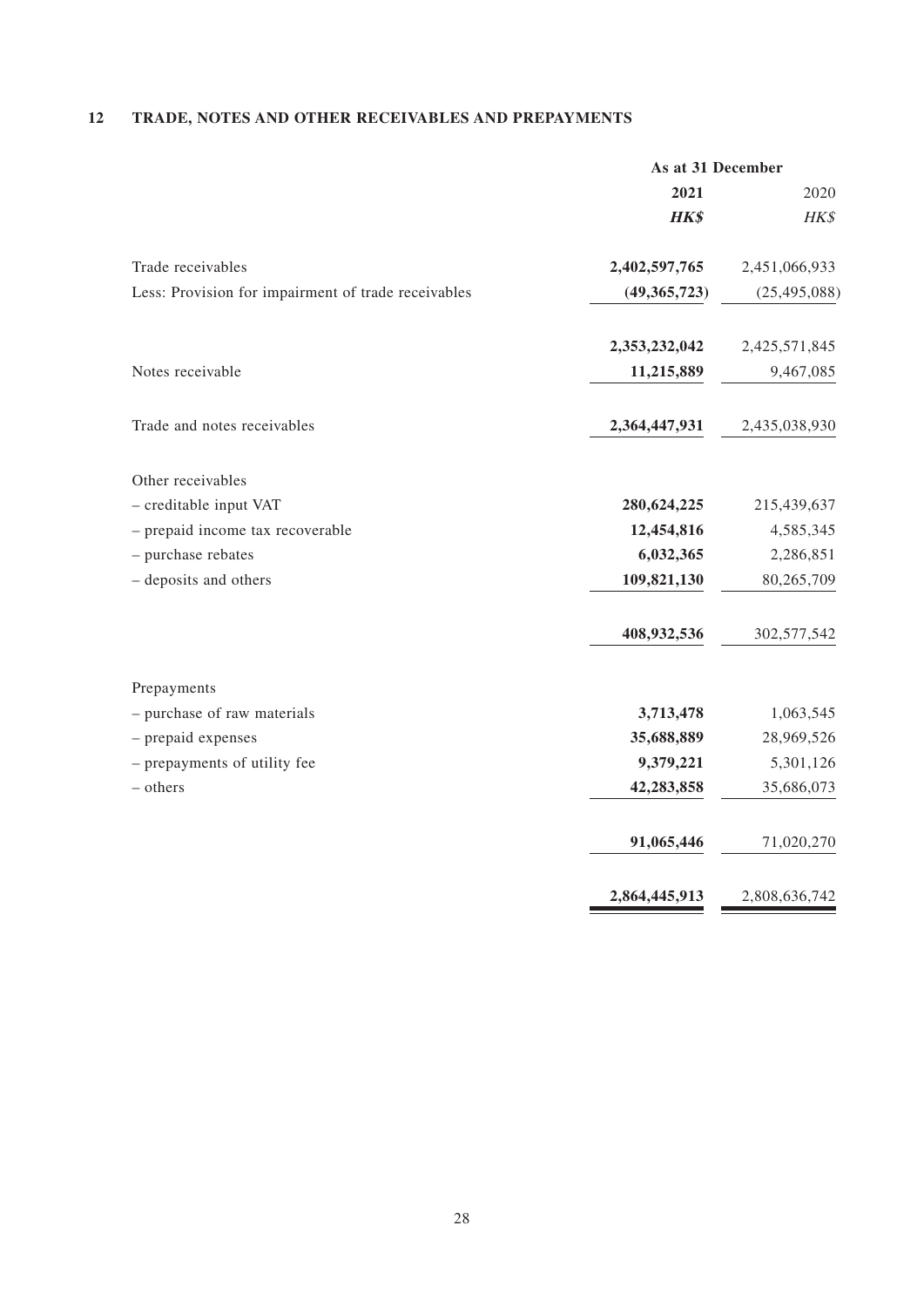#### **12 TRADE, NOTES AND OTHER RECEIVABLES AND PREPAYMENTS (Continued)**

Customers who are given credit are generally granted with credit terms ranging from 60 to 90 days. Ageing analysis of trade receivables of the Group based on invoice date as at 31 December 2021 and 2020 is as below:

|                       | As at 31 December |               |
|-----------------------|-------------------|---------------|
|                       | 2021              | 2020          |
|                       | <b>HK\$</b>       | HK\$          |
| Within 3 months       | 2,250,304,720     | 2,342,880,739 |
| 4 months to 6 months  | 90,608,818        | 72,105,420    |
| 7 months to 12 months | 43,055,961        | 18,447,948    |
| Over 1 year           | 18,628,266        | 17,632,826    |
|                       | 2,402,597,765     | 2,451,066,933 |

All notes receivable of the Group as at 31 December 2021 and 2020 is aged within 3 months based on invoice date.

Due to the short-term nature of the trade, notes and other receivables, their carrying amounts are considered to approximate their fair value.

The closing loss allowances for trade receivables as at 31 December reconcile to the opening loss allowance as follows:

|                                                          | 2021         | 2020        |
|----------------------------------------------------------|--------------|-------------|
|                                                          | <b>HK\$</b>  | HK\$        |
| Opening loss allowance as at 1 January                   | 25,495,088   | 25,773,859  |
| Recognition/(reversal) of loss allowance in profit or    |              |             |
| loss during the year                                     | 24,720,800   | (1,032,625) |
| Receivables written off during the year as uncollectible | (1,419,705)  | (772, 749)  |
| Exchange differences                                     | 569,540      | 1,526,603   |
| Closing loss allowance as at 31 December                 | 49, 365, 723 | 25,495,088  |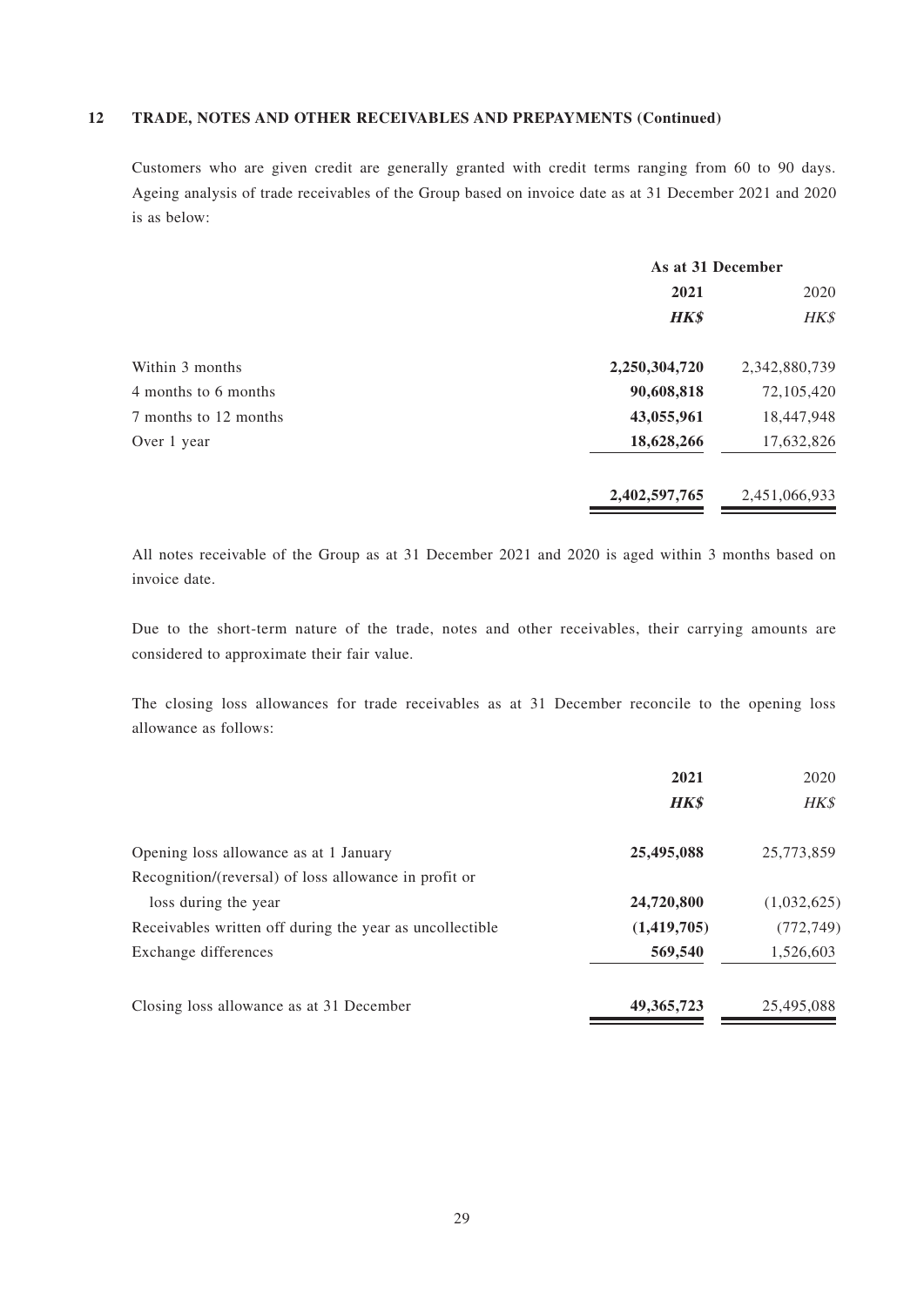#### **13 TRADE PAYABLES, OTHER PAYABLES AND ACCRUED EXPENSES**

|                                              | As at 31 December |               |
|----------------------------------------------|-------------------|---------------|
|                                              | 2021              | 2020          |
|                                              | <b>HK\$</b>       | HK\$          |
| Trade payables                               | 2,322,244,652     | 2,644,138,756 |
| Notes payable                                | 351,765,967       | 327,554,663   |
| Other payables                               |                   |               |
| - salaries payable                           | 379,644,930       | 376,170,393   |
| - taxes payable other than income tax        | 83,639,716        | 100,376,721   |
| - payables for property, plant and equipment | 416,565,656       | 298,051,881   |
| $-$ incentive payable                        | 31,025,252        | 19,148,310    |
| $-$ others                                   | 202,028,778       | 201,192,190   |
| Accrued expenses                             |                   |               |
| - promotion fees                             | 1,131,244,515     | 1,146,590,974 |
| - utility charges                            | 68,384,844        | 54,789,857    |
| - transportation fees                        | 230,358,070       | 235,600,904   |
| - advertising fee                            | 37,077,379        | 63,470,086    |
| - accrued interest                           | 5,171,972         | 7,639,064     |
| - professional services                      | 7,592,555         | 7,358,637     |
| – others                                     | 164,926,798       | 157,845,009   |
|                                              | 5,431,671,084     | 5,639,927,445 |

As at 31 December 2021 and 2020, the carrying amounts of the Group's trade payables, notes payable and other payables approximated their fair values.

The credit period granted by the creditors generally ranged from 30 to 180 days. Ageing analysis of trade and notes payable as at 31 December 2021 and 2020 based on invoice date is as follows:

|                       | As at 31 December |               |
|-----------------------|-------------------|---------------|
|                       | 2021              |               |
|                       | <b>HK\$</b>       | HK\$          |
| Within 3 months       | 1,931,209,078     | 2,000,184,795 |
| 4 months to 6 months  | 742,272,082       | 967,550,442   |
| 7 months to 12 months | 105,059           | 3,796,354     |
| Over 1 year           | 424,400           | 161,828       |
|                       | 2,674,010,619     | 2,971,693,419 |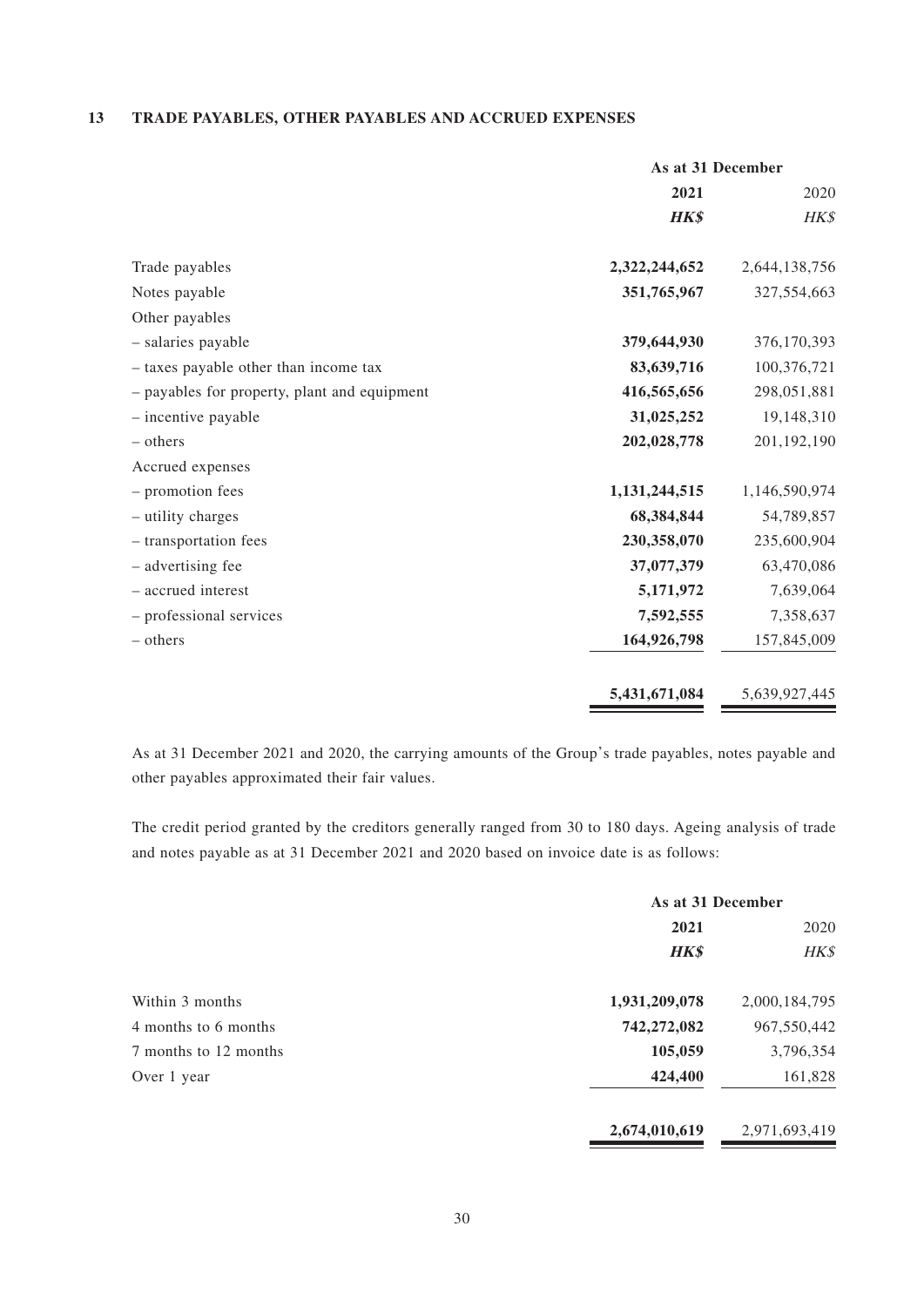# **14 SHARE CAPITAL AND SHARE PREMIUM**

**15 BORROWINGS**

|                                                             |                                   |                                                 |                            | Amount                          |                      |
|-------------------------------------------------------------|-----------------------------------|-------------------------------------------------|----------------------------|---------------------------------|----------------------|
|                                                             | Number of<br>authorized<br>shares | Number of<br>issued and<br>fully paid<br>shares | Ordinary<br>shares<br>HK\$ | <b>Share</b><br>premium<br>HK\$ | <b>Total</b><br>HK\$ |
| At 1 January 2020                                           | 80,000,000,000                    | 1,195,103,373                                   | 119,510,337                | 4,356,240,018                   | 4,475,750,355        |
| Employee share option scheme<br>- Exercise of share options |                                   | 4,371,000                                       | 437,100                    | 72,134,663                      | 72,571,763           |
| At 31 December 2020                                         | 80,000,000,000                    | 1,199,474,373                                   | 119,947,437                | 4,428,374,681                   | 4,548,322,118        |
| Employee share option scheme<br>- Exercise of share options |                                   | 1,791,000                                       | 179,100                    | 30,586,938                      | 30,766,038           |
| At 31 December 2021                                         | 80,000,000,000                    | 1,201,265,373                                   | 120,126,537                | 4,458,961,619                   | 4,579,088,156        |
| <b>BORROWINGS</b>                                           |                                   |                                                 |                            |                                 |                      |
|                                                             |                                   |                                                 |                            | As at 31 December               |                      |
|                                                             |                                   |                                                 |                            | 2021                            | 2020                 |
|                                                             |                                   |                                                 |                            | <b>HK\$</b>                     | HK\$                 |
| Non-current                                                 |                                   |                                                 |                            |                                 |                      |
| Unsecured bank borrowings                                   |                                   |                                                 |                            | 2,936,090,168                   | 2,890,391,162        |
| Loans from a related party                                  |                                   |                                                 |                            | 993,358,611                     | 96,080,272           |
| Total non-current borrowings                                |                                   |                                                 |                            | 3,929,448,779                   | 2,986,471,434        |
| <b>Current</b>                                              |                                   |                                                 |                            |                                 |                      |

| – uli viit                                                    |               |               |
|---------------------------------------------------------------|---------------|---------------|
| Portion of loans from banks due for repayment within one year |               |               |
| - Unsecured                                                   | 866, 657, 776 | 1,445,419,389 |
| Portion of loans from a related party due                     |               |               |
| for repayment within one year                                 |               |               |
| - Unsecured                                                   |               | 300,000,000   |
|                                                               |               |               |
| Total current borrowings                                      | 866, 657, 776 | 1,745,419,389 |
|                                                               |               |               |
| <b>Total borrowings</b>                                       | 4,796,106,555 | 4,731,890,823 |
|                                                               |               |               |

The Company issued corporate guarantee for bank facilities used by certain subsidiaries.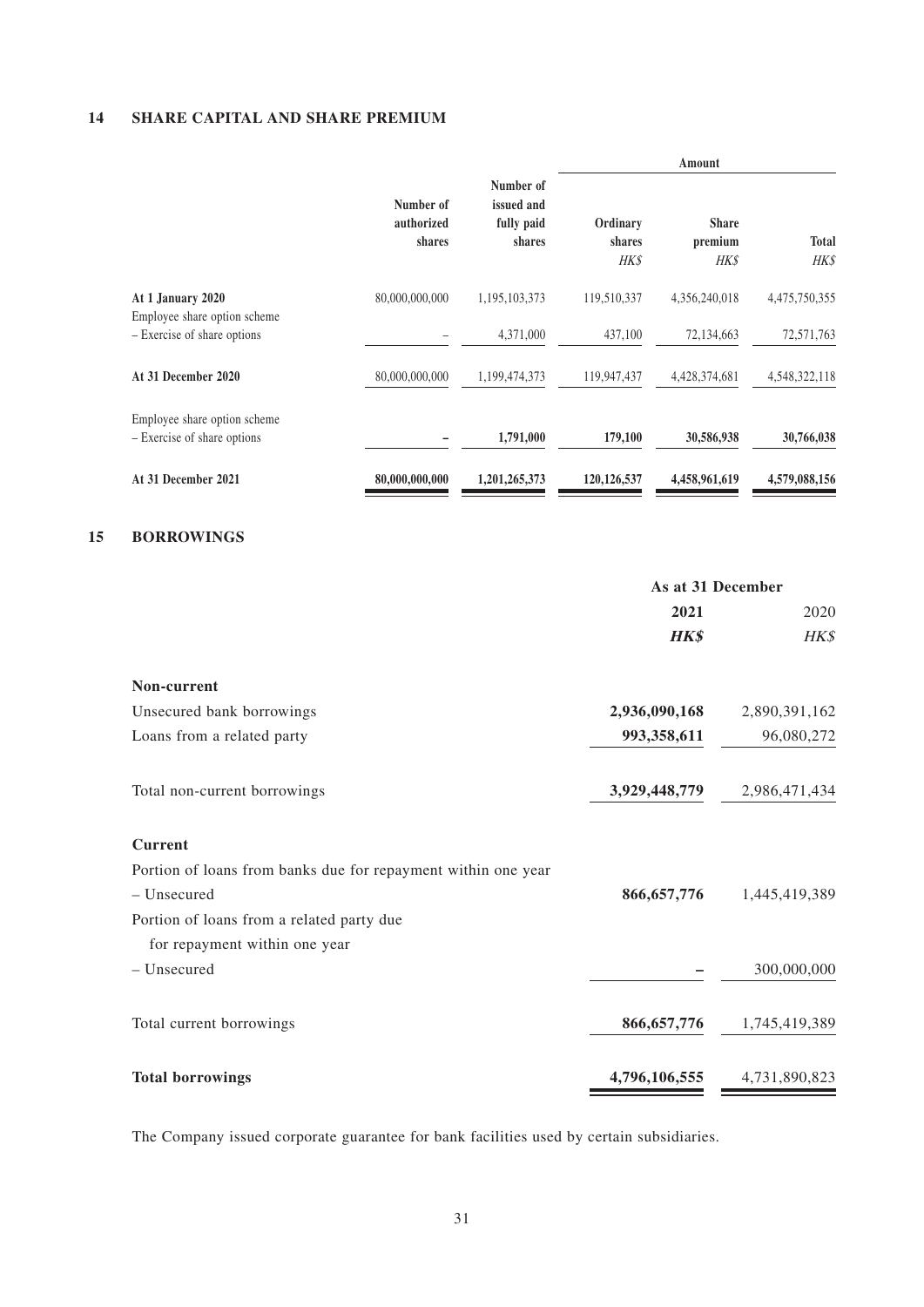# **15 BORROWINGS (Continued)**

(a) The maturity of borrowings is as follows:

|                                       | <b>Bank borrowings</b><br>As at 31 December |               | Loans from a related party<br>As at 31 December |             |
|---------------------------------------|---------------------------------------------|---------------|-------------------------------------------------|-------------|
|                                       |                                             |               |                                                 |             |
|                                       | 2021<br>2020                                |               | 2021                                            | 2020        |
|                                       | <b>HK\$</b>                                 | <b>HK\$</b>   | <b>HK\$</b>                                     | <b>HK\$</b> |
| Portion of loans due for repayment    |                                             |               |                                                 |             |
| within 1 year                         | 866, 657, 776                               | 1,445,419,389 |                                                 | 300,000,000 |
| Loans due for repayment after 1 year: |                                             |               |                                                 |             |
| Between 1 and 2 years                 | 1,015,890,786                               | 1,755,149,835 | 900,000,000                                     |             |
| Between 2 and 5 years                 | 1,920,199,382                               | 1,135,241,327 | 93,358,611                                      | 96,080,272  |
|                                       | 3,802,747,944                               | 4,335,810,551 | 993,358,611                                     | 396,080,272 |

(b) The effective interest rates during the year were as follows:

|            | <b>Bank borrowings</b> |                      | Loans from a related party |                      |
|------------|------------------------|----------------------|----------------------------|----------------------|
|            | 2021                   | 2020                 | 2021                       | 2020                 |
| HK\$       | $0.78\%$ ~1.41\%       | $0.81\% \sim 6.83\%$ | $0.74\%$ ~1.26%            | $1.26\% \sim 3.51\%$ |
| US\$       | $0.57\%$ ~1.37%        | $0.96\% \sim 2.53\%$ |                            |                      |
| <b>RMB</b> | $1.85\% \sim 3.75\%$   | $1.85\% \sim 4.95\%$ |                            |                      |
| <b>KRW</b> | $1.20\% - 2.14\%$      | $1.20\% \sim 2.65\%$ |                            |                      |
| <b>MYR</b> | $2.10\% \sim 3.27\%$   | $3.10\% \sim 4.65\%$ | $3.04\% \sim 3.14\%$       | $3.04\% - 4.44\%$    |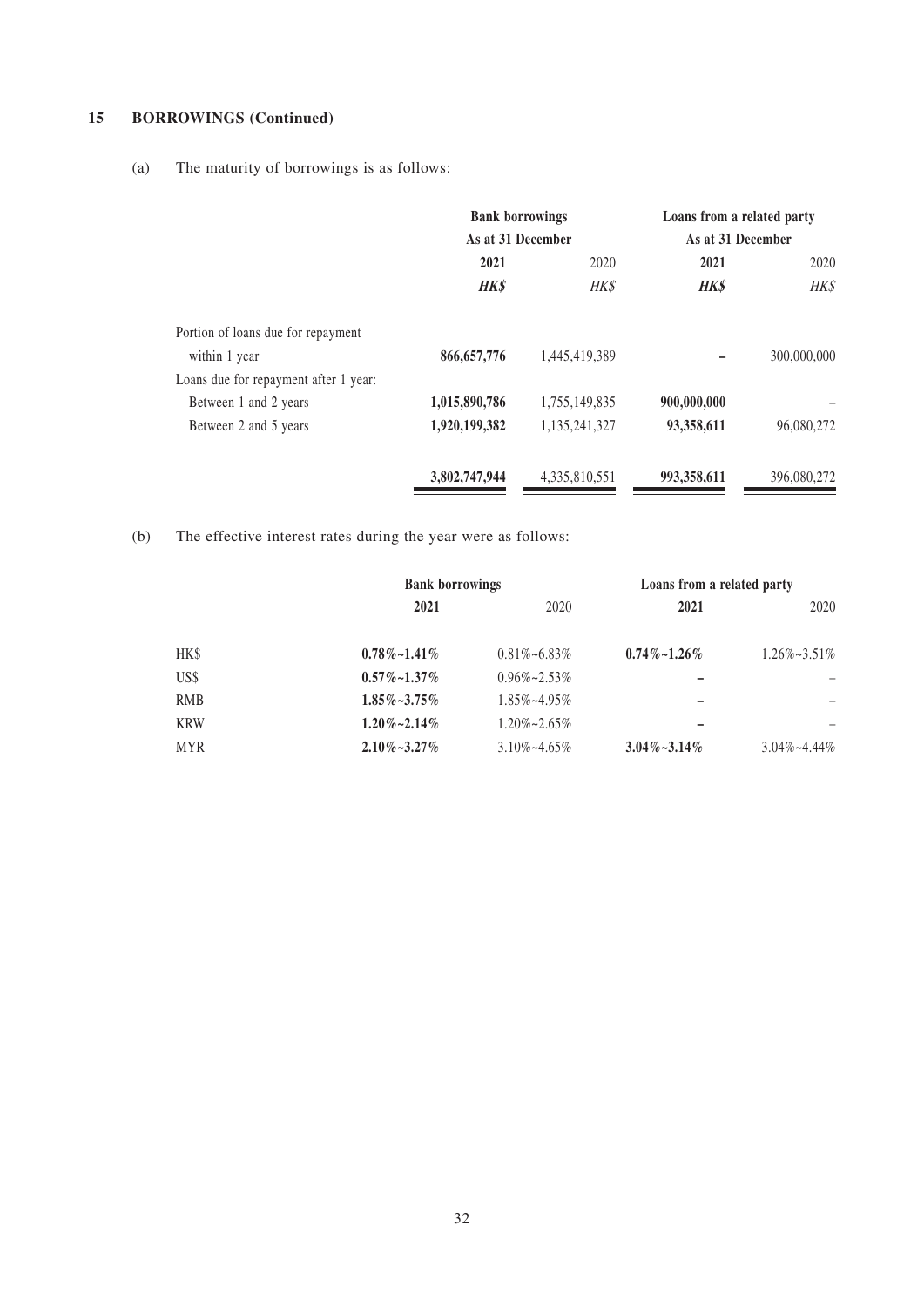#### **15 BORROWINGS (Continued)**

(c) The carrying values of the borrowings approximate their fair values, as the market interest rates are relatively stable. The effective interest rates (per annum) at the balance sheet date were as follows:

|            | As at 31 December |          |
|------------|-------------------|----------|
|            | 2021              | 2020     |
| HK\$       | $0.97\%$          | $2.54\%$ |
| US\$       | $0.94\%$          | 1.35%    |
| <b>RMB</b> | 3.25%             | $3.56\%$ |
| <b>KRW</b> | $1.50\%$          | 1.79%    |
| <b>MYR</b> | $3.07\%$          | 3.67%    |

(d) The carrying amounts of the borrowings are denominated in the following currencies:

|            | As at 31 December |               |
|------------|-------------------|---------------|
|            | 2021              | 2020          |
|            | <b>HK\$</b>       | HK\$          |
| <b>RMB</b> | 2,183,162,877     | 3,481,635,663 |
| HK\$       | 2,000,000,000     | 600,000,000   |
| <b>MYR</b> | 289,598,410       | 230,592,652   |
| US\$       | 284,010,630       | 383,604,450   |
| <b>KRW</b> | 39,334,638        | 36,058,058    |
|            |                   |               |

**4,796,106,555** 4,731,890,823

# **16 LONG TERM INCENTIVE PLANS**

|                                               | As at 31 December |            |
|-----------------------------------------------|-------------------|------------|
|                                               | 2021              |            |
|                                               | <b>HK\$</b>       | HK\$       |
| <b>Other non-current liabilities</b>          |                   |            |
| Long term incentive plans                     | 15,848,793        | 2,253,625  |
| <b>Current liabilities</b>                    |                   |            |
| Long term incentive plans $-$ current portion |                   | 19,148,310 |
| Total incentive plans (i)(ii)                 | 15,848,793        | 21,401,935 |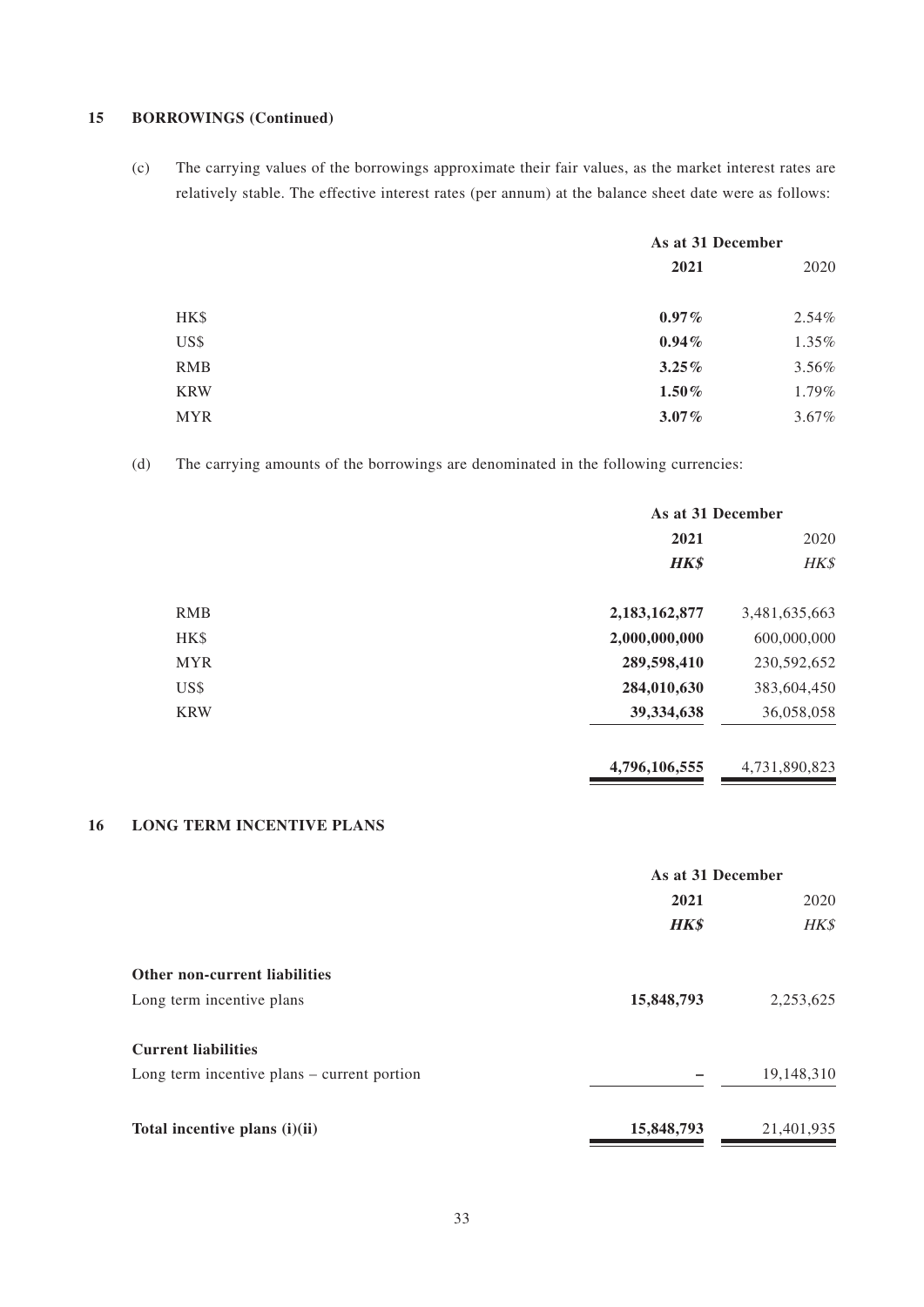#### **16 LONG TERM INCENTIVE PLANS (Continued)**

(i) On 7 April 2017, in order to provide a more competitive salary structure to employees and to increase the retention rate of key talents, the Board of Directors approved two cash settled sharebased long term incentive plans for the Executive Directors and Chief Financial Officer ("CFO") and the selected senior management and employees.

#### **Long-term incentive plan for Executive Directors and CFO**

Option Equivalent Unit ("OEU") can be granted under the plan to Executive Directors and CFO to reward for their future services during the vesting period. A total of 6,840,000 OEUs were granted to Executive Directors and CFO at a nominal price of HK\$15.31 under the plan. The exercise price of an OEU is capped at HK\$30. The vesting period was from 1 January 2017 to 1 July 2020. An OEU can be realised at the exercise price after the vesting period until 31 December 2025, subject to the provisions of the plan. All OEUs were exercised before 31 December 2020 with an aggregate payment of HK\$100,479,600.

#### **Long-term incentive program for selected senior management and specific employees**

Program participants will receive a bonus up to 100% of their annual salary based on a payout ratio depending on the total shareholder return ("TSR") of the Company versus peer group companies and 2 indexes. The TSR is calculated based on the future share price and the potential dividend yield. Two measurement periods for this program are from 2017 to 2019 and from 2019 to 2021.

As at 31 December 2020, the TSR was determined by using the Monte Carlo Simulation Model. The significant inputs into the model were annualised drift rate of 6.62% of the Company and 8.00% of the peer group, dividend yield of 1.04% of the Company and 2.54% of the peer group and annualised asset price volatility of 45% of the Company and 20% of the peer group matching the life of the incentive program.

(ii) On 17 September 2020, the Board of Directors approved a cash settled long term incentive plan for specific employees.

A total of 12,786,000 OEUs were granted to selected management, senior management and Directors at a nominal price of HK\$21.83. The exercise price of an OEU will be the stock price at the time of exercise. The exercise price of an OEU is capped at HK\$43.66. The vesting period is from 30 October 2020 to 30 October 2023.

As at 31 December 2021, the fair value of OEU granted was determined by using the Binomial Model. The fair value of OEU in management's plan was HK\$3.1600 and the fair value of OEU in Directors and senior management's plan was HK\$3.1900.

The significant inputs into the model were share price at the valuation date, the grant price, volatility of 35.00%, dividend yield of 1.18%, and annual risk-free interest rate of 1.09%. The volatility measured at the standard deviation of expected share price returns is based on statistical analysis of daily share prices of the Company over relevant period matching the life of the incentive plan.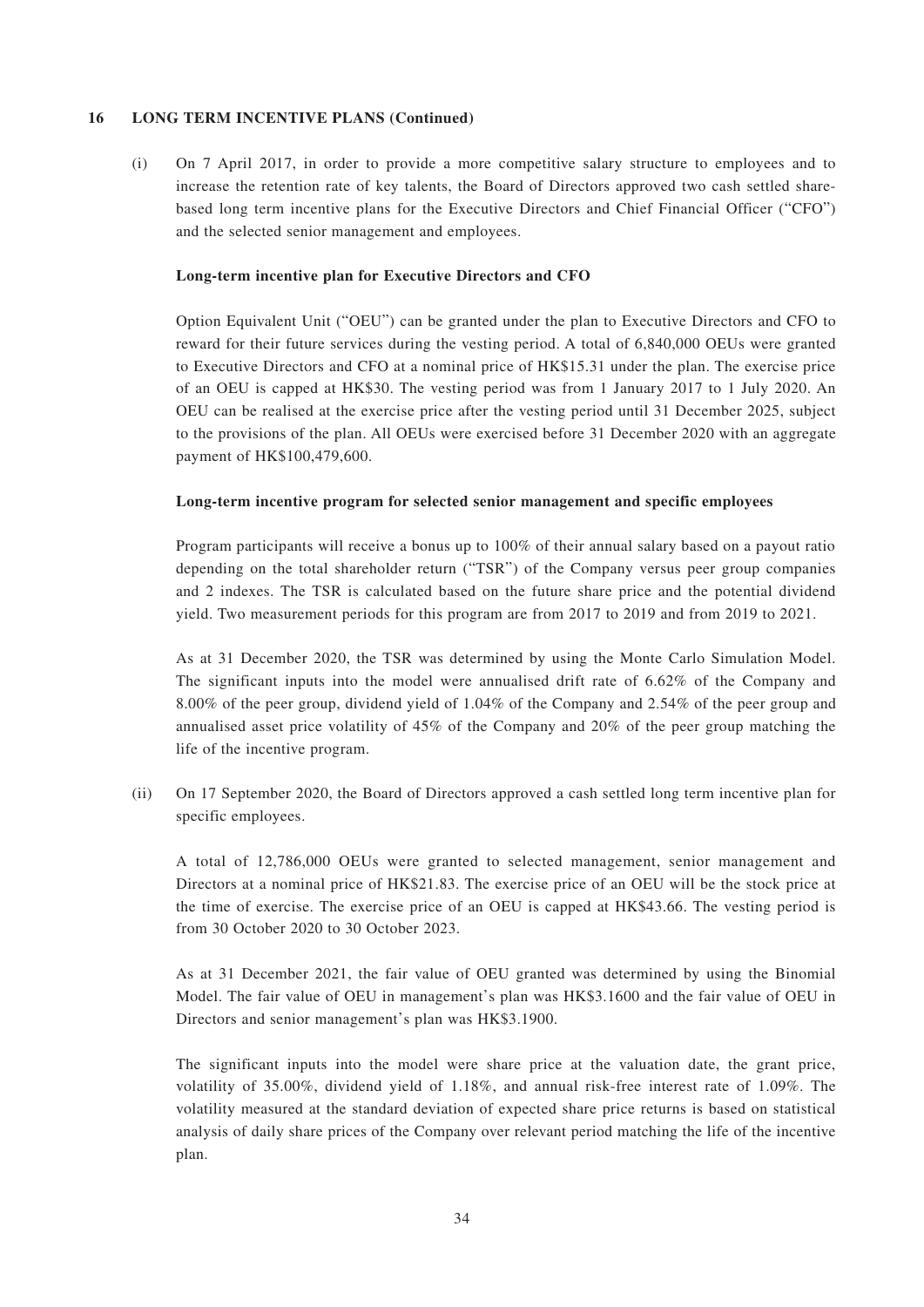# **Foreign Exchange and Fair Value Interest Rate Risk**

The majority of the Group's assets and sales business are located in mainland China, the HKSAR, Malaysia, Chinese Taiwan and Korea. Our significant transactions are denominated and settled in RMB, HK\$, Malaysia Ringgit, New Taiwan dollar and Korean Won while most of the key raw materials are imported from overseas and denominated and paid in USD. The Group also borrows most of the long-term loans and the short-term loans denominated in RMB, HK\$ or USD.

# **Liquidity, Financial Resources and Borrowings**

The Group's financial position remained healthy. As at 31 December 2021, the Group's bank and cash balances amounted to HK\$1,025,327,689 (31 December 2020: HK\$749,399,329), and short-term and long-term loans amounted to HK\$4,796,106,555 (31 December 2020: HK\$4,731,890,823), including the loans from a related party amounting to HK\$993,358,611 (31 December 2020: HK\$396,080,272). 81.9% of the borrowings are medium– to long-term (31 December 2020: 63.1%). The annual interest rates of bank loans ranged from 0.57% to 3.75%.

As at 31 December 2021, the net gearing ratio, which was calculated on the basis of the amount of net debt which is total borrowings plus lease liabilities less cash and cash equivalents and restricted bank deposits as a percentage of the total shareholders' equity, was 30.5% (31 December 2020: 35.9%).

As at 31 December 2021, unutilized credit facilities amounted to approximately HK\$7.33 billion (31 December 2020: HK\$7.45 billion).

# **Charges on Group Assets**

As at 31 December 2021, the Group did not have any charges on assets (31 December 2020: nil).

# **Contingent Liabilities**

As at 31 December 2021, the Group had no material contingent liabilities (31 December 2020: nil).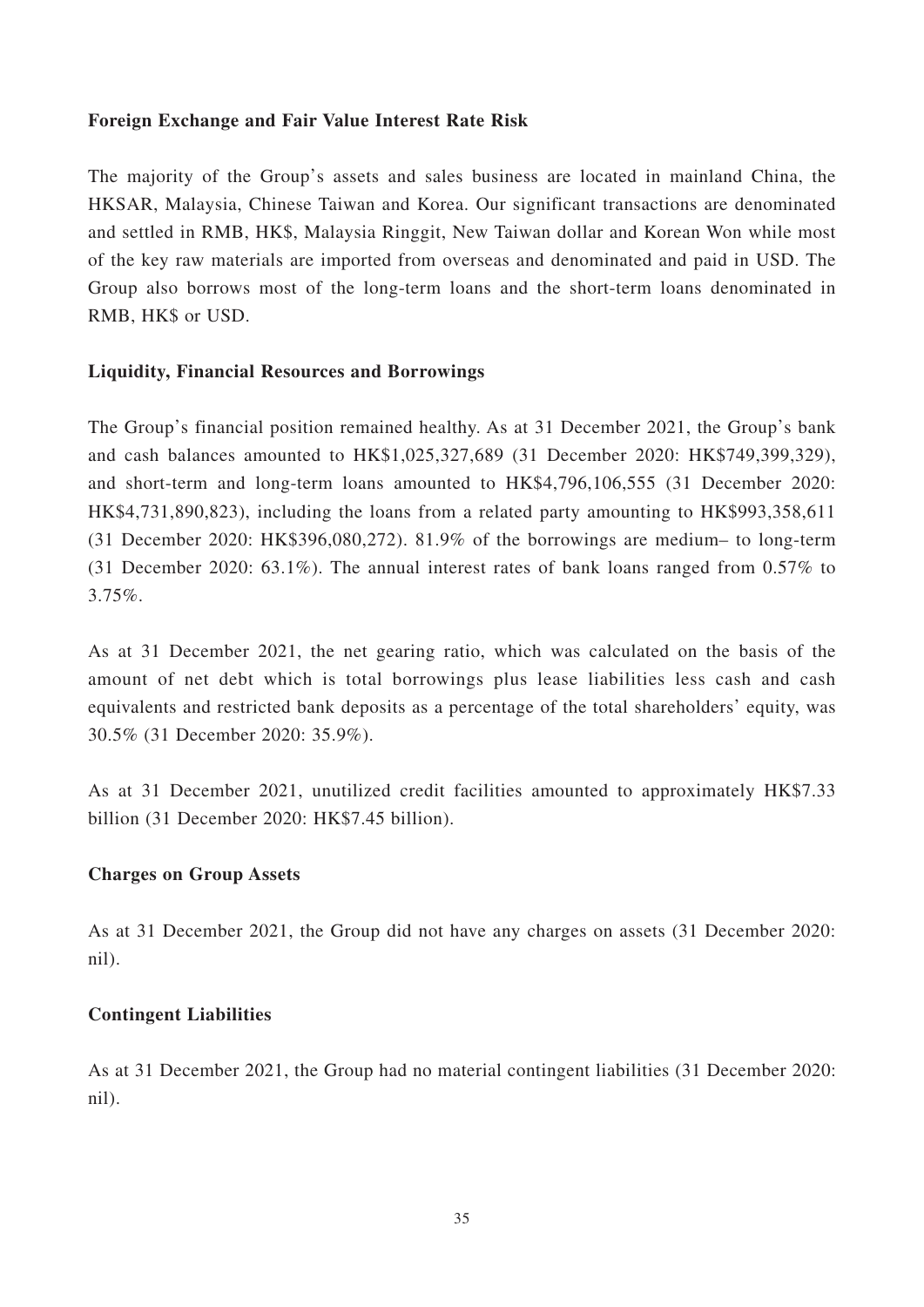# **Final Dividend**

The Board has resolved to propose to shareholders of the Company the distribution of a final dividend for the Year at 40 HK cents (2020: 37 HK cents) per share totaling HK\$480,506,149 subject to approval by shareholders at the annual general meeting of the Company (the "AGM") to be held on 25 May 2022. If so approved by shareholders of the Company, it is expected that the final dividend will be paid on or about 10 June 2022 to shareholders of the Company whose names appear on the register of members of the Company on 2 June 2022.

# **Closure of Register of Members**

# **(a) Entitlement to Attend and Vote at the AGM**

The register of members of the Company will be closed from 20 May 2022 to 25 May 2022, both dates inclusive, during which period no transfer of shares will be registered. In order to ascertain shareholders' eligibility to attend and vote at the AGM, all transfer documents accompanied by the relevant share certificates must be lodged with the Company's branch share registrar, Computershare Hong Kong Investor Services Limited (the "**Share Registrar**"), at Shops 1712-1716, 17th Floor, Hopewell Centre, 183 Queen's Road East, Wanchai, Hong Kong for registration not later than 4:30 p.m. on 19 May 2022.

# **(b) Entitlement to the Proposed Final Dividend**

The register of members of the Company will be closed from 31 May 2022 to 2 June 2022, both dates inclusive, during which period no transfer of shares will be registered. In order to ascertain shareholders' entitlement to the proposed final dividend, all transfer documents accompanied by the relevant share certificates must be lodged with the Share Registrar, Computershare Hong Kong Investor Services Limited, at Shops 1712- 1716, 17th Floor, Hopewell Centre, 183 Queen's Road East, Wanchai, Hong Kong for registration not later than 4:30 p.m. on 30 May 2022.

# **Purchase, Sale or Redemption of the Listed Securities**

Neither the Company nor any of its subsidiaries has purchased, sold or redeemed any of the Company's listed securities during the Year.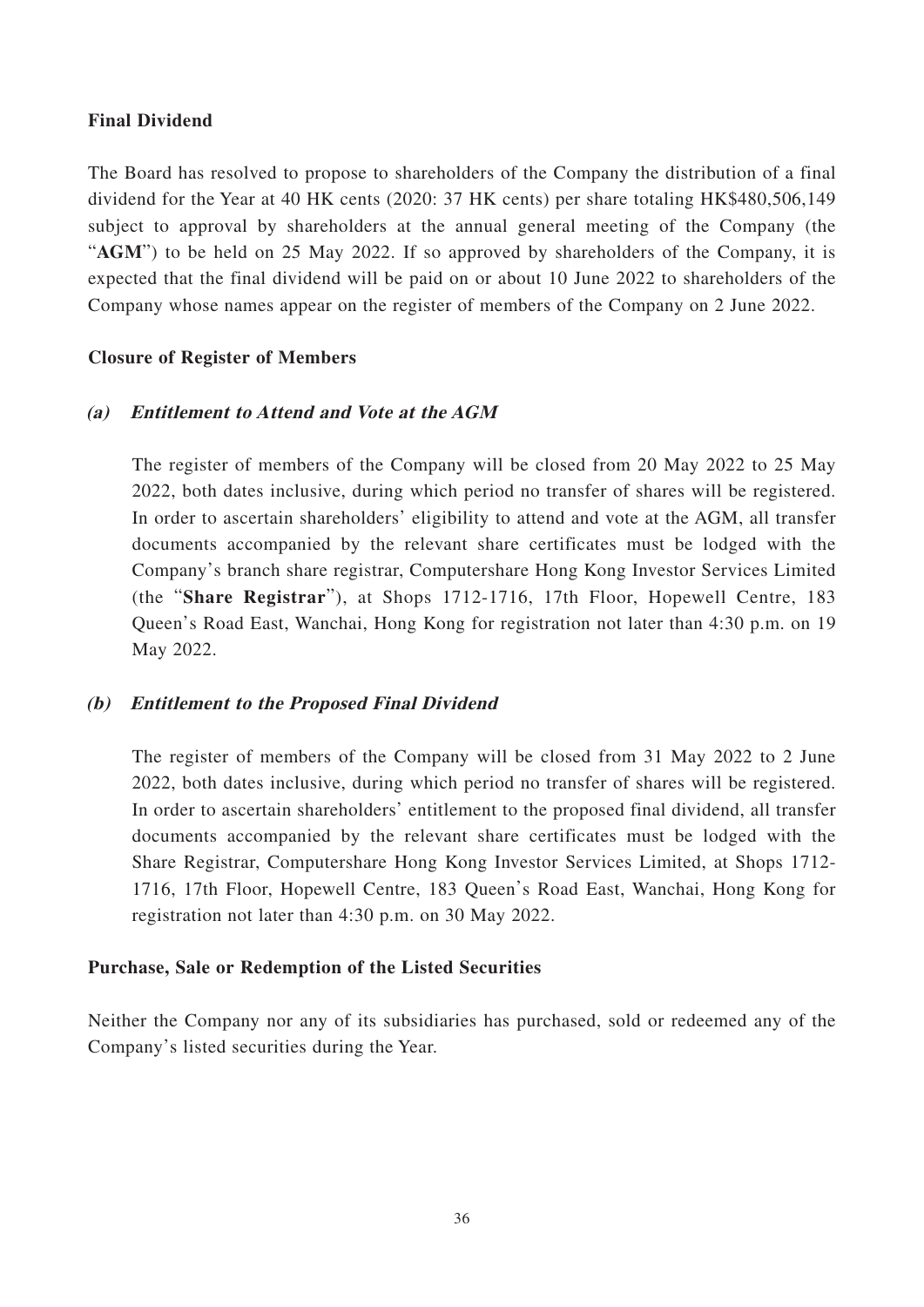# **Corporate Governance**

The Company is committed to maintaining a high standard of corporate governance practices by emphasizing a quality Board, sound internal control, transparency and accountability to all the shareholders of the Company. The Company has complied with all the code provisions set out in the Corporate Governance Code as set out in Appendix 14 of the Rules of Governing the Listing of Securities (the "**Listing Rules**") on The Stock Exchange of Hong Kong Limited (the "**Stock Exchange**") for the Year.

# **Internal Control**

We regularly review and update our internal control policies, handling procedures and guidelines to align with the latest external regulatory and internal control requirements. All employees are required to comply with Vinda's code of conduct and 99% of our employees have been trained on the code of conduct. While the heads of all functional departments and business units are responsible for identifying, handling and reporting major risks and inadequacies in internal control, the internal audit department is responsible for conducting internal audits, receiving reports on misconduct, reporting cases to the senior management and advising solutions for cases. The head of the internal audit department reports to the chairman of the audit committee of the Company ("**Audit Committee**").

# **Directors' Securities Transactions**

The Company has adopted a code for securities transactions by Directors (the "**Code of Conduct**") on terms no less exacting than the required standard of the Model Code for Securities Transaction by Directors of Listed Issuers (the "**Model Code**") as set out in Appendix 10 of the Listing Rules. Having made specific enquiry with all the Directors, all of them confirmed that they have complied with the required standard set out in the Model Code and the Code of Conduct regarding securities transactions by the Directors during the Year.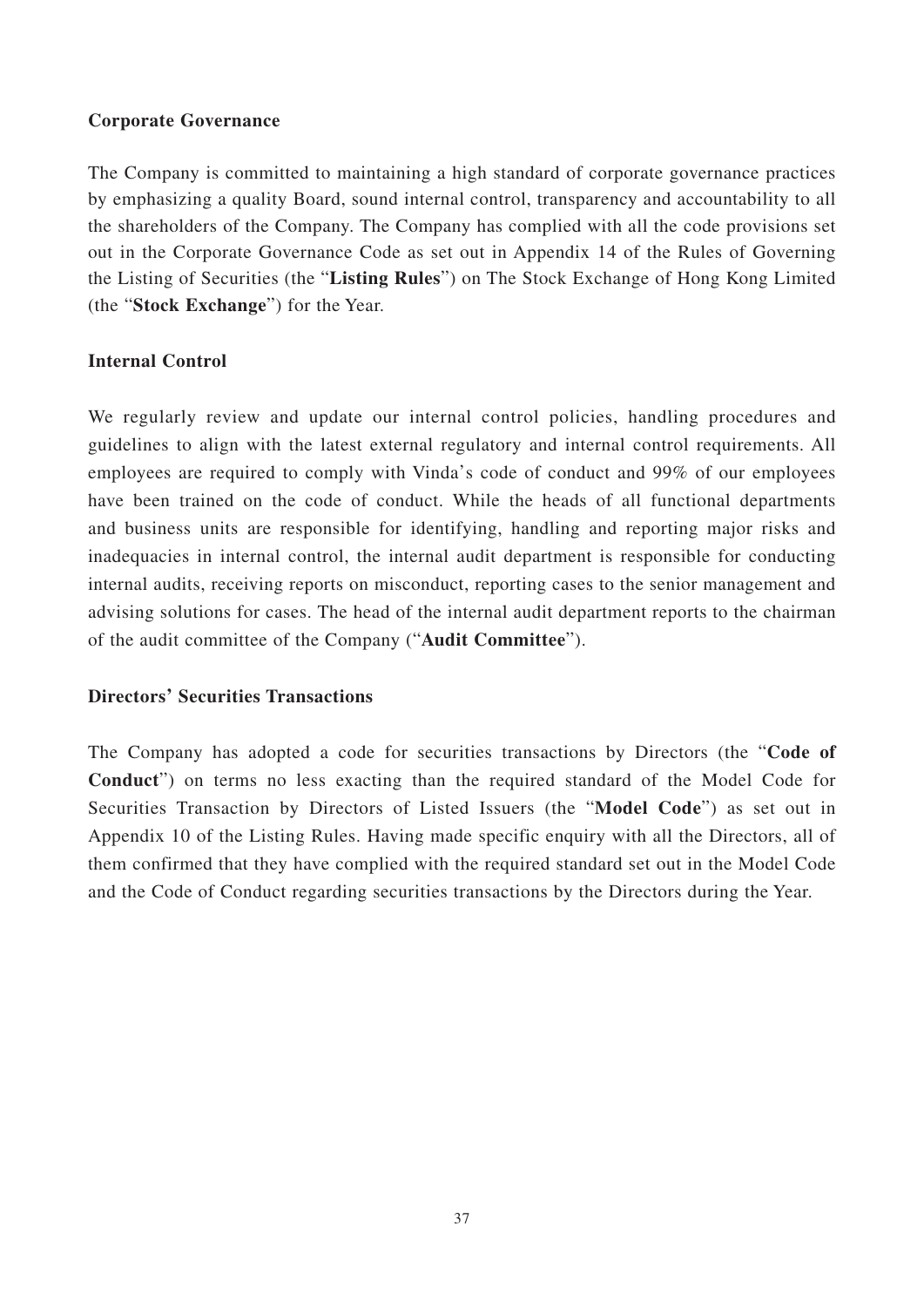# **Audit Committee**

The Audit Committee has four members comprising three Independent Non-Executive Directors, namely, Mr. TSUI King Fai, Mr. WONG Kwai Huen, Albert and Mr. LAW Hong Ping, Lawrence and a Non-Executive Director, Mr. Carl Fredrik Stenson RYSTEDT. The chairman of the Audit Committee is Mr. TSUI King Fai. The Audit Committee is accountable to the Board and the principal duties of the Audit Committee include the review and supervision of the financial reporting process. It also reviews the effectiveness of internal audit, internal controls and risk evaluation and the interim and annual results of the Group.

The annual results of the Group for the Year have been reviewed by the Audit Committee.

# **Remuneration Committee**

The Company's remuneration committee (the "**Remuneration Committee**") has five members comprising three Independent Non-Executive Directors, namely Mr. TSUI King Fai, Ms. LEE Hsiao-yun Ann and Mr. LAW Hong Ping, Lawrence, and two Non-Executive Directors, namely, Mr. Johann Christoph MICHALSKI and Mr. Jan Christer JOHANSSON. The chairman of the Remuneration Committee is Mr. TSUI King Fai. The Remuneration Committee is responsible for formulating and making recommendation to the Board on the Group's remuneration policy, the determination of specific remuneration packages of senior management and making recommendations to the Board on the remuneration packages of individual Executive Directors and the remuneration of Non-Executive Directors. It takes into consideration factors such as salaries paid by comparable companies, time commitment and responsibilities of Directors and senior management, employment conditions elsewhere in the Group and desirability of performance-based remuneration.

# **Nomination Committee**

The Company's nomination committee (the "**Nomination Committee**") has five members comprising three Independent Non-Executive Directors, namely, Ms. LEE Hsiao-yun Ann, Mr. WONG Kwai Huen, Albert and Mr. LAW Hong Ping, Lawrence, an Executive Director, Mr. LI Chao Wang and a Non-Executive Director, Mr. Jan Christer JOHANSSON. The chairman of the Nomination Committee is Mr. LI Chao Wang. The principal duties of the Nomination Committee are to consider and recommend to the Board suitably qualified persons to become Directors and to be responsible for reviewing the structure, size, diversity and composition of the Board on a regular basis.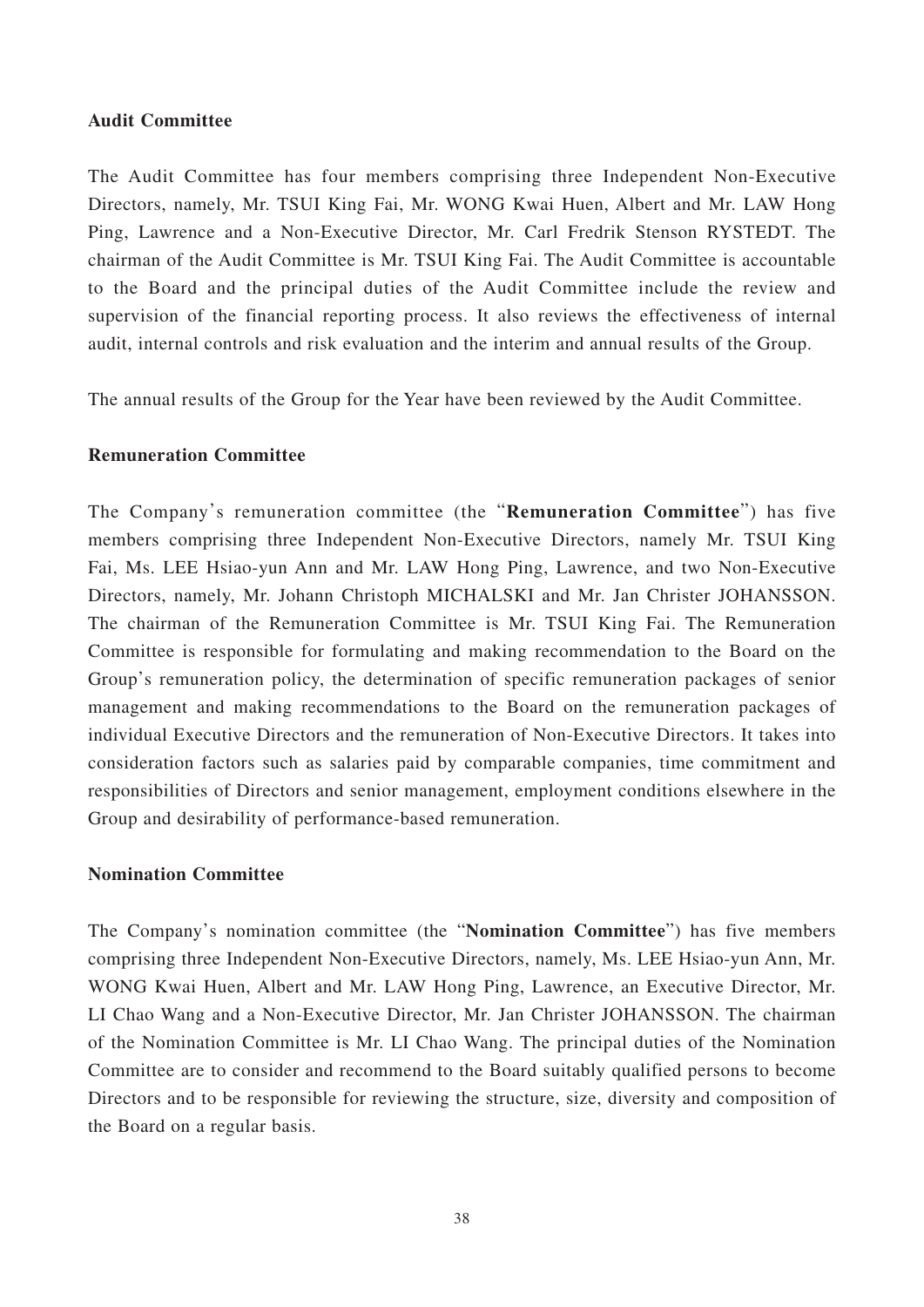# **Risk Management Committee**

The Company's risk management committee (the "**Risk Management Committee**") has five members comprising two Executive Directors, Ms. LI Jielin and Ms. YU Yi Fang, two Non-Executive Directors, namely, Mr. Jan Christer JOHANSSON and Mr. Carl Fredrik Stenson RYSTEDT, and an Independent Non-Executive Director, Mr. TSUI King Fai. The chairman of the Risk Management Committee is Mr. Jan Christer JOHANSSON. The principal duties of the Risk Management Committee are to assist the Board in deciding the Group's risk level and risk appetite, advising on major decisions affecting the Group's risk profile or exposure and to give directions where appropriate, and reviewing and reporting to the Board the identified key risks, risk register and related risk mitigating actions including crisis management.

# **Executive Committee**

The Company's executive committee (the "**Executive Committee**") comprises four members and is chaired by Mr. LI Chao Wang, an Executive Director. The other members are also all Executive Directors, namely Ms. YU Yi Fang, Mr. DONG Yi Ping and Ms. LI Jielin. The duties of the Executive Committee include to develop and make recommendations to the Board on the Company's annual budgets, CAPEX budget, material business plans, and to review and approve proposals for restructuring and major asset disposal as well as individual annual salary increases for senior executives of the Group within the annual budget approved by the Remuneration Committee.

# **Strategic Development Committee**

The Company's strategic development committee (the "**Strategic Development Committee**") comprises four members and is chaired by Mr. Jan Christer JOHANSSON, a Non-Executive Director. The other three members are two Executive Directors, namely Mr. DONG Yi Ping and Ms. LI Jielin and a Non-Executive Director, Mr. Johann Christoph MICHALSKI. The principal duties of the Strategic Development Committee are (a) to advise on strategy of the Group, namely to review and advise the mid to long term strategic positioning, business plans, brand strategies, investment decisions and mergers and acquisitions of the Group and make recommendations to the Board/Executive Committee; and (b) to monitor, review and advise the implementations of strategic plans.

# **Publication of Results Announcement and Annual Report**

This announcement is published on the websites of the Company (www.vinda.com) and the Stock Exchange (www.hkexnews.hk). The 2021 annual report of the Company will be dispatched to the shareholders of the Company and available on the same websites in due course.